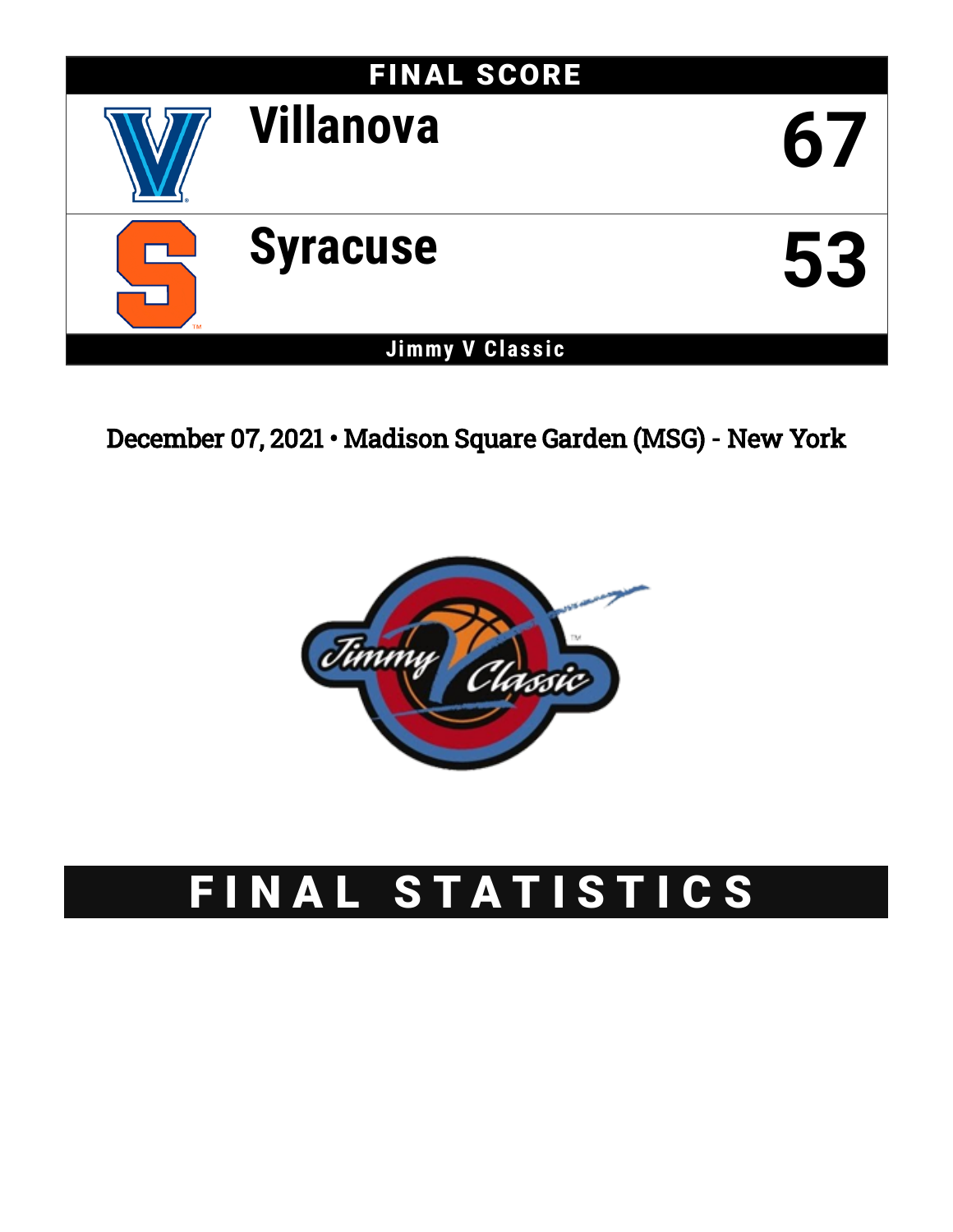#### **Official Box Score Villanova vs Syracuse Game Totals -- Final Statistics December 07, 2021 at Madison Square Garden (MSG) - New York**



## **Villanova 67**

| No.             | Player                  | S  | Pts            | FG       | 3FG      | FT      | OR             | DR | TR | PF             | A        | TO | <b>B</b> lk   | Stl      | Min   | $+/-$          |
|-----------------|-------------------------|----|----------------|----------|----------|---------|----------------|----|----|----------------|----------|----|---------------|----------|-------|----------------|
| 02              | GILLESPIE, COLLIN       | G  | 14             | $5 - 14$ | $4 - 12$ | $0 - 0$ |                | 2  | 3  | $\overline{2}$ | 5        | 2  | 0             | 3        | 38    | 18             |
| 03              | <b>SLATER, BRANDON</b>  | F. | $\overline{4}$ | $2 - 15$ | $0 - 9$  | $0 - 0$ | $\overline{2}$ | 4  | 6  |                | 2        | 3  | $\mathbf{0}$  |          | 38    | 17             |
| 05              | MOORE, JUSTIN           | G  | 18             | $7 - 17$ | $4 - 12$ | $0 - 0$ | 1              | 5  | 6  | 4              | 2        |    | 0             |          | 36    | 20             |
| 23              | SAMUELS, JERMAINE       | F. | 13             | $5 - 16$ | $2 - 9$  | $1 - 2$ | 4              | 5  | 9  | $\mathcal{P}$  | 3        | 1  | $\mathcal{P}$ | $\Omega$ | 36    | 8              |
| 43              | DIXON, ERIC             |    | 4              | $2 - 5$  | $0 - 1$  | $0 - 0$ | 3              | 4  |    | 3              | 2        | 0  | $\Omega$      | 0        | 25    | 8              |
| 04              | ARCIDIACONO, CHRIS      | G  | $\Omega$       | $0 - 1$  | $0 - 1$  | $0 - 0$ | 0              | 2  | 2  | 0              | 0        | 0  | $\mathbf{0}$  | $\Omega$ | 3     | $-4$           |
| 12 <sup>°</sup> | VOIGT, KEVIN            | G  | 0              | $0 - 0$  | $0 - 0$  | $0 - 0$ | 0              | 0  | 0  | 0              | $\Omega$ | 0  | 0             | 0        |       | $-2$           |
| 14              | DANIELS, CALEB          | G  | 11             | $4 - 8$  | $3-6$    | $0 - 0$ | 4              | 3  |    |                |          | 2  | $\Omega$      | 0        | 18    | $\overline{7}$ |
| 21              | COSBY-ROUNDTREE, DHAMII | F. | 3              | $0 - 1$  | $0 - 0$  | $3 - 4$ | 3              | 3  | 6  | 0              | $\Omega$ | 0  |               | 0        | 6     | $-2$           |
|                 | TEAM                    |    |                |          |          |         | 9              | 2  | 11 | $\Omega$       |          |    |               |          |       |                |
|                 | <b>TOTALS</b>           |    | 67             | 25-77    | 13-50    | $4 - 6$ | 27             | 30 | 57 | 13             | 15       | 10 | 3             |          | 5 200 |                |

| <b>Shooting By Period</b><br>Period | FG       | FG%   | 3FG       | 3FG%     | FT      | FT%   |
|-------------------------------------|----------|-------|-----------|----------|---------|-------|
| 1st Half                            | $9 - 37$ | 24%   | $5-28$    | 18%      | $3-4$   | 75%   |
| 2nd Half                            | 16-40    | 40%   | $8-22$    | 36%      | $1 - 2$ | 50%   |
| Game                                | 25-77    | 32.5% | $13 - 50$ | $26.0\%$ | 4-6     | 66.7% |

*Deadball Rebounds:* 2,0 *Last FG:* 2nd-01:08 *Biggest Run:* 9-0 *Largest lead:* By 14 at 2nd-01:08 *Technical Fouls:* None.

# **Syracuse 53**

| No. | Player                    | S  | Pts      | FG.      | 3FG     | <b>FT</b> | OR             | DR.      | TR                | PF            | A            | TO             | <b>Blk</b> | Stl         | Min   | $+/-$          |
|-----|---------------------------|----|----------|----------|---------|-----------|----------------|----------|-------------------|---------------|--------------|----------------|------------|-------------|-------|----------------|
| 00  | <b>BOEHEIM, JIMMY</b>     | F. | 21       | $10-19$  | $1 - 2$ | $0 - 0$   |                |          | 2                 | 0             | 0            |                | $\Omega$   |             | 38    | $-15$          |
| 11  | <b>GIRARD III, JOSEPH</b> | G. | 11       | $4 - 7$  | $3-5$   | $0 - 0$   | $\Omega$       | 4        | 4                 | $\Omega$      | 3            | $\overline{4}$ | $\Omega$   | 1           | 35    | $-15$          |
| 14  | <b>EDWARDS, JESSE</b>     |    | 10       | $1 - 6$  | $0 - 0$ | $8 - 15$  | 3              | 4        | 7                 | 3             | 0            | 2              | 3          | 1           | 31    | $-10$          |
| 21  | SWIDER, COLE              | F. | 5        | $2 - 7$  | $1 - 3$ | $0 - 0$   | $\overline{2}$ | 10       | $12 \overline{ }$ | 1             | $\mathbf{0}$ | 1              | 3          | $\mathbf 1$ | 39    | $-14$          |
| 35  | <b>BOEHEIM, BUDDY</b>     | G  | 6        | $3 - 15$ | $0 - 5$ | $0 - 0$   | $\Omega$       | 0        | $\Omega$          | 2             | 1            | 1              | $\Omega$   | $\Omega$    | 38    | $-11$          |
| 05  | <b>ANSELEM, FRANK</b>     |    | 0        | $0 - 0$  | $0 - 0$ | $0 - 0$   | 1              | 0        |                   | 1             | $\Omega$     |                | $\Omega$   | $\Omega$    | 9     | $-4$           |
| 10  | <b>TORRENCE, SYMIR</b>    | G  | $\Omega$ | $0 - 1$  | $0-0$   | $0 - 0$   | $\Omega$       |          |                   | 3             | $\Omega$     | $\Omega$       |            | $\Omega$    | 7     | $-2$           |
| 13  | <b>WILLIAMS, BENNY</b>    | F. | $\Omega$ | $0 - 1$  | $0 - 0$ | $0 - 0$   |                | $\Omega$ | 1                 | $\mathcal{P}$ | $\Omega$     | 1              | $\Omega$   | $\Omega$    | -3    | $\overline{1}$ |
|     | <b>TEAM</b>               |    |          |          |         |           | 3              | 5        | 8                 | 0             |              | $\mathbf{0}$   |            |             |       |                |
|     | <b>TOTALS</b>             |    |          | 53 20-56 | $5-15$  | $8 - 15$  | 11             | 25       | 36                | $12 \,$       | 4            |                |            |             | 4 200 |                |

| <b>Shooting By Period</b><br>Period | FG        | FG%   | 3FG      | 3FG%  | FТ       | FT%   | De<br>La |
|-------------------------------------|-----------|-------|----------|-------|----------|-------|----------|
| 1st Half                            | $11 - 28$ | 39%   | 4-8      | 50%   | 3-6      | 50%   | Bi       |
| 2nd Half                            | $9 - 28$  | 32%   | $1 - 7$  | 14%   | $5-9$    | 56%   | La<br>Te |
| Game                                | 20-56     | 35.7% | $5 - 15$ | 33.3% | $8 - 15$ | 53.3% |          |

*Deadball Rebounds:* 2,0 *Last FG:* 2nd-06:01 *Biggest Run:* 6-0 *Largest lead:* By 5 at 1st-07:31 *Technical Fouls:* None.

| Game Notes:                                                            | <b>Score</b>                             | 1st | 2 <sub>nd</sub>  | тот | <b>Points</b>     | <b>NOV</b>     | <b>CUS</b>     |
|------------------------------------------------------------------------|------------------------------------------|-----|------------------|-----|-------------------|----------------|----------------|
| Officials: Mike Roberts, John Gaffney, Bert Smith<br>Attendance: 14344 | <b>NOV</b>                               | 26  | -41              | 67  | In the Paint      |                | 22             |
|                                                                        | CUS                                      | 29  | 24               | 53  | Off Turns         |                |                |
| Start Time: 10:03 PM ET                                                |                                          |     |                  |     | 2nd Chance        | 25             |                |
| End Time: 12:00 AM ET<br>Game Duration: 1:57                           | NOV led for 16:36. CUS led for 15:14.    |     |                  |     | <b>Fast Break</b> |                |                |
| Neutral Court:                                                         | Game was tied for 8:08.<br>Times tied: 8 |     | Lead Changes: 15 |     | Bench             | 14             |                |
|                                                                        |                                          |     |                  |     | Per Poss          | 0.97'<br>27/69 | 0.841<br>25/63 |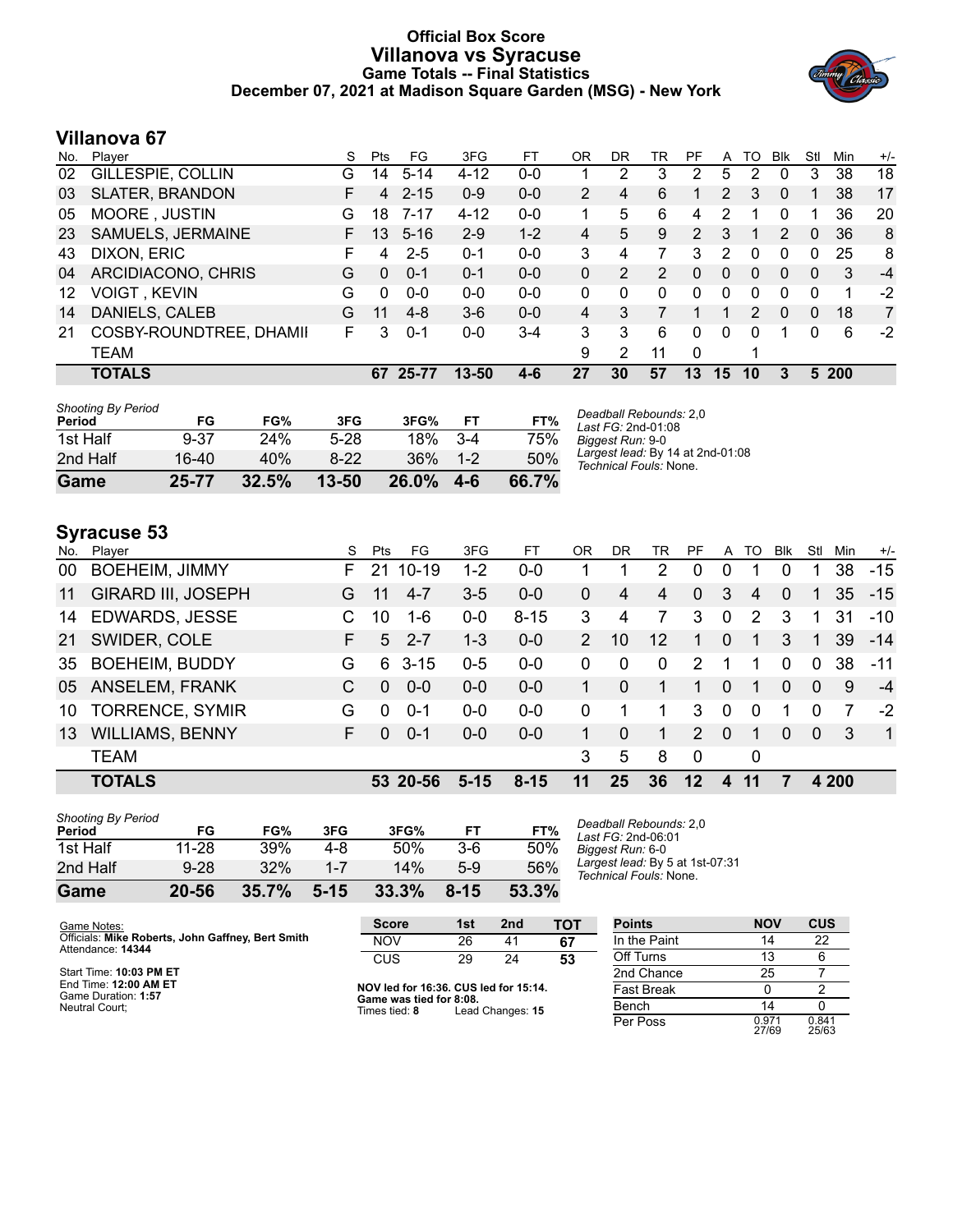#### **Official Box Score Villanova vs Syracuse First Half Statistics Only December 07, 2021 at Madison Square Garden (MSG) - New York**



# **Villanova 26**

| No. | Plaver                  | S  | <b>Pts</b>    | FG      | 3FG      | <b>FT</b> | <b>OR</b> | <b>DR</b> | TR             | PF       | A | TO | <b>Blk</b>    | Stl | Min | $+/-$        |
|-----|-------------------------|----|---------------|---------|----------|-----------|-----------|-----------|----------------|----------|---|----|---------------|-----|-----|--------------|
| 02  | GILLESPIE, COLLIN       | G  | 5             | $2 - 8$ | 1-6      | $0 - 0$   | 0         |           |                |          | 3 |    | 0             | 2   | 18  | 1            |
| 03  | <b>SLATER, BRANDON</b>  | F  | 4             | $2 - 7$ | $0 - 4$  | $0 - 0$   | $\Omega$  | 3         | 3              |          |   | 2  | $\Omega$      |     | 18  | $\mathbf{0}$ |
| 05  | MOORE, JUSTIN           | G  | 9             | $3-9$   | $3 - 8$  | $0-0$     | 1.        | 3         | 4              |          | 2 | 1  | 0             |     | 19  | $-1$         |
| 23  | SAMUELS, JERMAINE       | F  | 3             | $1 - 8$ | $1 - 7$  | $0 - 0$   |           |           | $\overline{2}$ |          | 0 |    | $\mathcal{P}$ | 0   | 19  | $-3$         |
| 43  | DIXON, ERIC             | F  | 0             | $0 - 0$ | $0 - 0$  | $0 - 0$   | 0         |           |                | 2        | 0 | 0  | 0             | 0   | 9   | -4           |
| 04  | ARCIDIACONO, CHRIS      | G  | 0             | $0 - 1$ | $0 - 1$  | $0 - 0$   | 0         | 2         | 2              | 0        | 0 | 0  | $\mathbf{0}$  | 0   | 3   | $-4$         |
| 12  | VOIGT, KEVIN            | G  | $\Omega$      | $0 - 0$ | $0 - 0$  | $0 - 0$   | 0         | 0         | 0              | 0        | 0 | 0  | 0             | 0   | 1   | -2           |
| 14  | DANIELS, CALEB          | G  | $\mathcal{P}$ | $1 - 3$ | $0 - 2$  | $0 - 0$   | 2         |           | 3              | 0        |   | 2  | 0             | 0   | 8   | $\mathbf{0}$ |
| 21  | COSBY-ROUNDTREE, DHAMII | F. | 3             | $0 - 1$ | $0 - 0$  | $3 - 4$   | 3         | 3         | 6              | $\Omega$ | 0 | 0  |               | 0   | 6   | $-2$         |
|     | TEAM                    |    |               |         |          |           | 6         | 0         | 6              | 0        |   |    |               |     |     |              |
|     | <b>TOTALS</b>           |    | 26            | 9-37    | $5 - 28$ | 3-4       | 13        | 15        | 28             | 6        |   | 8  | 3             | 4   | 100 |              |

| <b>Shooting By Period</b><br>Period | FG       | FG%   | 3FG       | 3FG%  | FТ      | FT%   | Deadball Rebounds: 2,0<br>Last FG Half: NOV 2nd-01:08 |
|-------------------------------------|----------|-------|-----------|-------|---------|-------|-------------------------------------------------------|
| 1st Half                            | $9 - 37$ | 24%   | $5 - 28$  | 18%   | $3 - 4$ | 75%   |                                                       |
| Game                                | 25-77    | 32.5% | $13 - 50$ | 26.0% | $-4-6$  | 66.7% |                                                       |

# **Syracuse 29**

| No. | Player                    | S  | Pts      | FG.      | 3FG     | <b>FT</b> | <b>OR</b>    | <b>DR</b> | TR           | <b>PF</b>    | A            | TO.           | <b>B</b> lk | Stl      | Min   | $+/-$          |
|-----|---------------------------|----|----------|----------|---------|-----------|--------------|-----------|--------------|--------------|--------------|---------------|-------------|----------|-------|----------------|
| 00  | <b>BOEHEIM, JIMMY</b>     | F. | 11       | $5-8$    | 1-1     | $0 - 0$   | 0            | 0         | 0            | 0            | 0            | 0             | $\Omega$    | 0        | 18    | $\overline{2}$ |
| 11  | <b>GIRARD III, JOSEPH</b> | G  | 8        | $3 - 4$  | $2 - 2$ | $0 - 0$   | $\mathbf{0}$ | 3         | 3            | $\mathbf{0}$ | 2            |               | $\Omega$    | 1        | 15    | 2              |
| 14  | <b>EDWARDS, JESSE</b>     | C  | 3        | $0 - 2$  | $0-0$   | $3-6$     | 0            | 3         | 3            | 1.           | $\mathbf{0}$ | $\mathcal{P}$ | 2           | $\Omega$ | 15    | 5              |
| 21  | SWIDER, COLE              | F. | 3        | $1 - 6$  | $1 - 3$ | $0 - 0$   |              |           | 8            | 1            | $\Omega$     | 1             | 2           | 1        | 20    | 3              |
| 35  | <b>BOEHEIM, BUDDY</b>     | G  | 4        | $2 - 7$  | $0 - 2$ | $0 - 0$   | $\Omega$     | 0         | $\Omega$     | 1            | $\Omega$     |               | $\Omega$    | $\Omega$ | 19    | 3              |
| 05  | <b>ANSELEM, FRANK</b>     | C  | $\Omega$ | $0 - 0$  | $0 - 0$ | $0 - 0$   |              | $\Omega$  |              | 1            | $\Omega$     | 1             | $\Omega$    | $\Omega$ | 5     | $-2$           |
| 10  | <b>TORRENCE, SYMIR</b>    | G  | $\Omega$ | $0 - 1$  | $0-0$   | $0 - 0$   | $\Omega$     |           |              | 2            | $\Omega$     | $\Omega$      |             | $\Omega$ | 6     | -1             |
| 13  | <b>WILLIAMS, BENNY</b>    | F. | $\Omega$ | $0 - 0$  | $0 - 0$ | $0 - 0$   | $\Omega$     | 0         | $\mathbf{0}$ | 1            | $\Omega$     | 1             | $\Omega$    | $\Omega$ | 2     | $\overline{1}$ |
|     | <b>TEAM</b>               |    |          |          |         |           | 2            | 1         | 3            | 0            |              | 0             |             |          |       |                |
|     | <b>TOTALS</b>             |    |          | 29 11-28 | $4 - 8$ | $3 - 6$   | 4            | 15        | 19           | 7            | $\mathbf{P}$ | 7             | 5           |          | 2 100 |                |

| <b>Shooting By Period</b><br>Period | FG        | FG%   | 3FG      | 3FG%  |          | FT%   |
|-------------------------------------|-----------|-------|----------|-------|----------|-------|
| 1st Half                            | $11 - 28$ | 39%   | 4-8      | 50%   | 3-6      | 50%   |
| Game                                | $20 - 56$ | 35.7% | $5 - 15$ | 33.3% | $8 - 15$ | 53.3% |

*Deadball Rebounds:* 2,0 *Last FG Half:* CUS 2nd-06:01

| Game Notes:                                                            | <b>Score</b> | 1st | 2 <sub>nd</sub> | <b>TOT</b> | <b>Points (This Period)</b> | <b>NOV</b>     | <b>CUS</b>     |
|------------------------------------------------------------------------|--------------|-----|-----------------|------------|-----------------------------|----------------|----------------|
| Officials: Mike Roberts, John Gaffney, Bert Smith<br>Attendance: 14344 | <b>NOV</b>   | 26  | 41              | 67         | In the Paint                |                |                |
|                                                                        | CUS          | 29  | 24              | 53         | Off Turns                   |                |                |
| Start Time: 10:03 PM ET                                                |              |     |                 |            | 2nd Chance                  |                |                |
| End Time: 12:00 AM ET<br>Game Duration: 1:57                           |              |     |                 |            | Fast Break                  |                |                |
| Neutral Court:                                                         |              |     |                 |            | Bench                       |                |                |
|                                                                        |              |     |                 |            | Per Poss                    | 0.765<br>11/34 | 0.879<br>13/33 |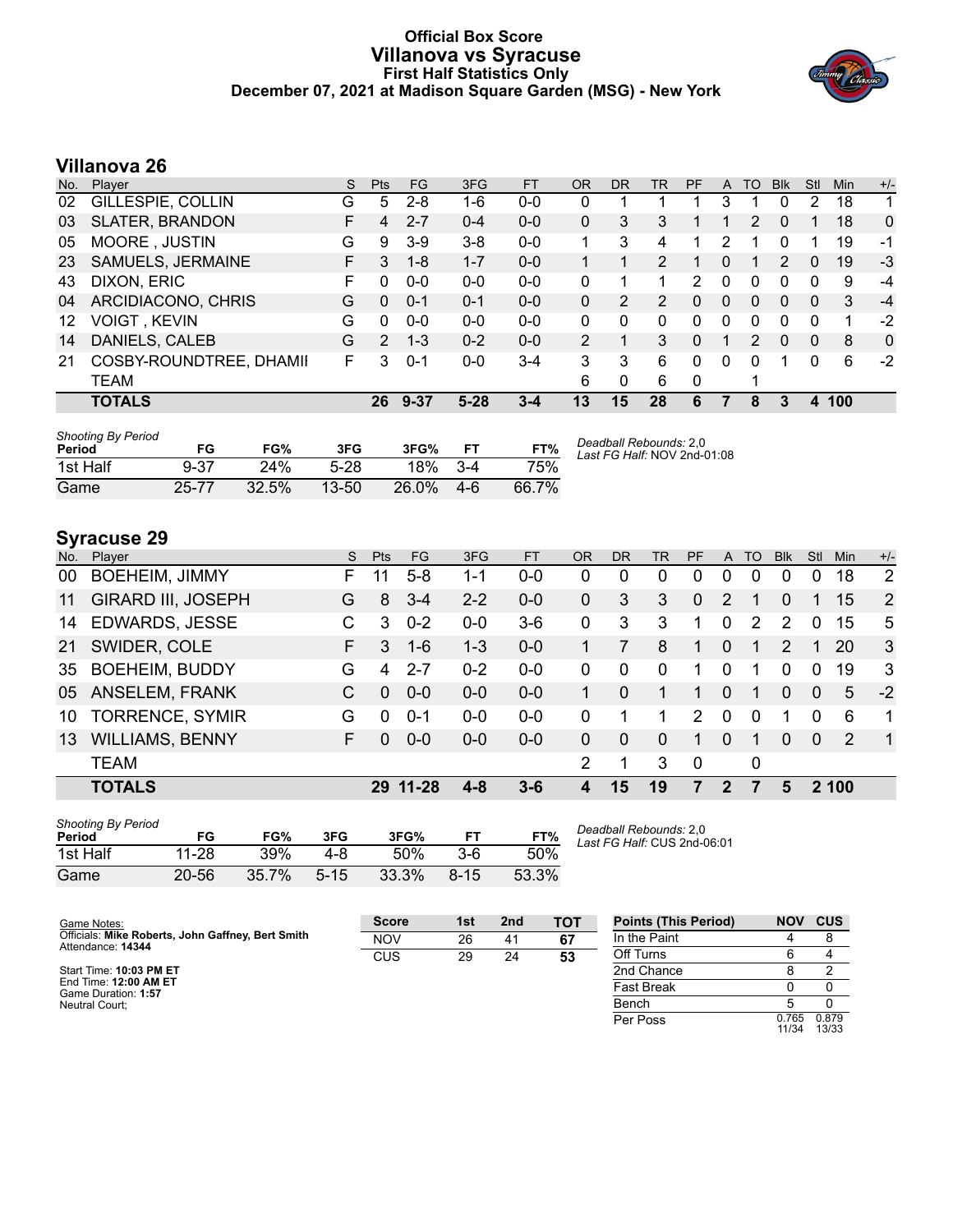#### **Official Play-By-Play Villanova vs Syracuse First Half December 07, 2021 at Madison Square Garden (MSG) - New York**



#### **Period 1**

<mark>Starters:</mark><br>Villanova: 2 GILLESPIE,COLLIN (G); 3 SLATER,BRANDON (F); 5 MOORE ,JUSTIN (G); 23 SAMUELS,JERMAINE (F); 43 DIXON,ERIC (F);<br>**Syracuse**: 0 BOEHEIM,JIMMY (F); 11 GIRARD III,JOSEPH (G); 14 EDWARDS,JESSE (C); 21 SWI

| Time           | <b>VISITORS: Villanova</b>                    | <b>Score</b> | <b>Margin</b>  | <b>HOME: Syracuse</b>                                         |
|----------------|-----------------------------------------------|--------------|----------------|---------------------------------------------------------------|
| 19:36          |                                               |              |                | TURNOVER (BADPASS) by SWIDER, COLE                            |
| 19:36          | STEAL by GILLESPIE, COLLIN                    |              |                |                                                               |
| 19:16          | MISSED 3PTR by SAMUELS, JERMAINE              |              |                |                                                               |
| 19:12          |                                               |              |                | REBOUND (DEF) by SWIDER, COLE                                 |
| 19:08          |                                               | $3-0$        | H <sub>3</sub> | GOOD! 3PTR by SWIDER, COLE                                    |
| 19:08          |                                               |              |                | ASSIST by GIRARD III, JOSEPH                                  |
| 18:48          | GOOD! 3PTR by MOORE, JUSTIN                   | $3 - 3$      | $\mathsf T$    |                                                               |
| 18:24          |                                               |              |                | TURNOVER (BADPASS) by BOEHEIM, BUDDY                          |
| 18:24          | STEAL by MOORE, JUSTIN                        |              |                |                                                               |
| 18:13          | GOOD! 3PTR by SAMUELS, JERMAINE               | $3-6$        | $V_3$          |                                                               |
| 18:13          | ASSIST by SLATER, BRANDON                     |              |                |                                                               |
| 17:58          | FOUL (PERSONAL) by SAMUELS, JERMAINE          |              |                |                                                               |
| 17:58          |                                               | $4-6$        | V <sub>2</sub> | GOOD! FT by EDWARDS, JESSE                                    |
| 17:58          |                                               |              |                | MISSED FT by EDWARDS, JESSE                                   |
| 17:58          | REBOUND (DEF) by SAMUELS, JERMAINE            |              |                |                                                               |
| 17:44<br>17:41 | MISSED JUMPER by MOORE, JUSTIN                |              |                |                                                               |
| 17:33          |                                               | $7-6$        | H <sub>1</sub> | REBOUND (DEF) by SWIDER, COLE<br>GOOD! 3PTR by BOEHEIM, JIMMY |
| 17:33          |                                               |              |                | ASSIST by GIRARD III, JOSEPH                                  |
| 17:04          | GOOD! 3PTR by GILLESPIE, COLLIN               | $7-9$        | V <sub>2</sub> |                                                               |
| 17:04          | ASSIST by MOORE, JUSTIN                       |              |                |                                                               |
| 16:53          |                                               | $10-9$       | H <sub>1</sub> | GOOD! 3PTR by GIRARD III, JOSEPH                              |
| 16:27          | GOOD! JUMPER by SLATER, BRANDON               | $10 - 11$    | V <sub>1</sub> |                                                               |
| 16:27          | ASSIST by GILLESPIE, COLLIN                   |              |                |                                                               |
| 16:10          | FOUL (PERSONAL) by SLATER, BRANDON            |              |                |                                                               |
| 16:10          |                                               | $11 - 11$    | $\mathsf{T}$   | GOOD! FT by EDWARDS, JESSE                                    |
| 16:10          |                                               | $12 - 11$    | H <sub>1</sub> | GOOD! FT by EDWARDS, JESSE                                    |
| 15:51          | TURNOVER (BADPASS) by SAMUELS, JERMAINE       |              |                |                                                               |
| 15:51          |                                               |              |                | STEAL by GIRARD III, JOSEPH                                   |
| 15:46          |                                               |              |                | TURNOVER (BADPASS) by GIRARD III, JOSEPH                      |
| 15:46          |                                               |              |                |                                                               |
| 15:26          | MISSED 3PTR by SLATER, BRANDON                |              |                |                                                               |
| 15:23          |                                               |              |                | REBOUND (DEF) by GIRARD III, JOSEPH                           |
| 15:23          | FOUL (PERSONAL) by DIXON, ERIC                |              |                |                                                               |
| 15:09          |                                               | $14 - 11$    | $H_3$          | GOOD! JUMPER by BOEHEIM, BUDDY                                |
| 14:50          |                                               |              |                | FOUL (PERSONAL) by BOEHEIM, BUDDY                             |
| 14:42          | MISSED 3PTR by GILLESPIE, COLLIN              |              |                |                                                               |
| 14:37          | REBOUND (OFF) by SAMUELS, JERMAINE            |              |                |                                                               |
| 14:36          | GOOD! 3PTR by MOORE, JUSTIN                   | $14 - 14$    | Τ              |                                                               |
| 14:36          | ASSIST by GILLESPIE, COLLIN                   |              |                |                                                               |
| 14:15          |                                               |              |                | MISSED LAYUP by BOEHEIM, JIMMY                                |
| 14:11          | REBOUND (DEF) by MOORE, JUSTIN                |              |                |                                                               |
| 14:04          | MISSED 3PTR by MOORE, JUSTIN                  |              |                |                                                               |
| 14:03<br>14:03 | REBOUND (OFF) by TEAM<br>SUB OUT: DIXON, ERIC |              |                |                                                               |
| 14:03          | SUB IN: COSBY-ROUNDTREE, DHAMIR               |              |                |                                                               |
| 13:55          | MISSED 3PTR by MOORE, JUSTIN                  |              |                |                                                               |
| 13:50          |                                               |              |                | REBOUND (DEF) by SWIDER, COLE                                 |
| 13:45          |                                               |              |                | MISSED DUNK by EDWARDS, JESSE                                 |
| 13:45          | BLOCK by SAMUELS, JERMAINE                    |              |                |                                                               |
| 13:38          | REBOUND (DEF) by COSBY-ROUNDTREE, DHAMIR      |              |                |                                                               |
| 13:34          | MISSED 3PTR by SLATER, BRANDON                |              |                |                                                               |
| 13:30          |                                               |              |                | REBOUND (DEF) by EDWARDS, JESSE                               |
| 13:24          |                                               |              |                | TURNOVER (LOSTBALL) by EDWARDS, JESSE                         |
| 13:24          | STEAL by SLATER, BRANDON                      |              |                |                                                               |
| 13:14          | GOOD! JUMPER by GILLESPIE, COLLIN             | $14 - 16$    | V <sub>2</sub> |                                                               |
| 12:55          |                                               | 16-16        | T              | GOOD! LAYUP by BOEHEIM, BUDDY [PNT]                           |
| 12:33          | MISSED 3PTR by SLATER, BRANDON                |              |                |                                                               |
| 12:30          |                                               |              |                | REBOUND (DEF) by SWIDER, COLE                                 |
| 12:20          |                                               |              |                | MISSED JUMPER by BOEHEIM, JIMMY                               |
| 12:16          |                                               |              |                | REBOUND (OFF) by SWIDER, COLE                                 |
| 12:16          |                                               |              |                | MISSED LAYUP by SWIDER, COLE                                  |
| 12:16          |                                               |              |                | REBOUND (OFF) by TEAM                                         |
| 12:16          | SUB OUT: COSBY-ROUNDTREE, DHAMIR              |              |                |                                                               |
| 12:16          | SUB OUT: SAMUELS, JERMAINE                    |              |                |                                                               |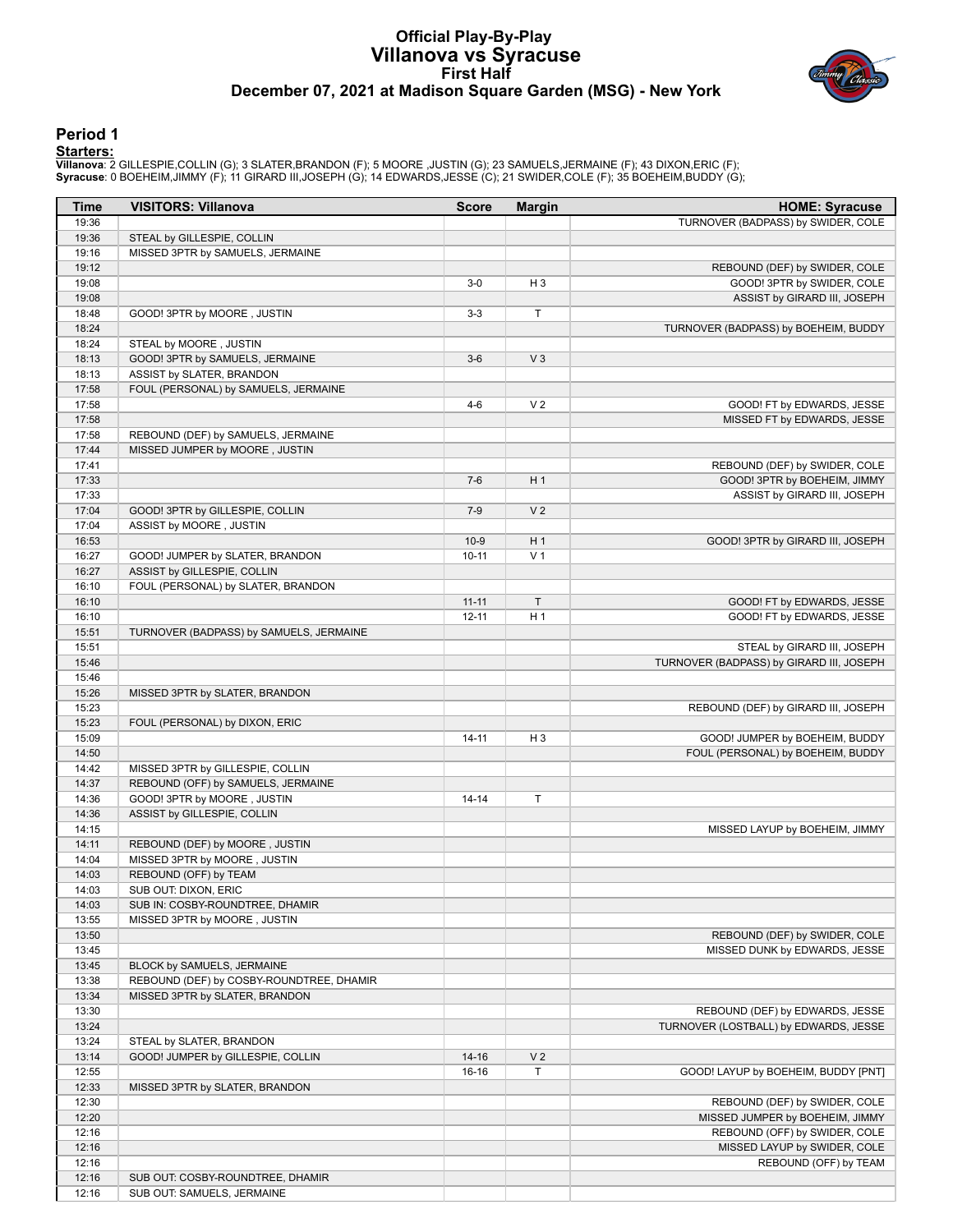| <b>Time</b>    | <b>VISITORS: Villanova</b>                                    | <b>Score</b> | <b>Margin</b>  | <b>HOME: Syracuse</b>                              |
|----------------|---------------------------------------------------------------|--------------|----------------|----------------------------------------------------|
| 12:16          | SUB IN: ARCIDIACONO, CHRIS                                    |              |                |                                                    |
| 12:16          | SUB IN: DANIELS, CALEB                                        |              |                |                                                    |
| 12:15          |                                                               |              |                | TURNOVER (TRAVEL) by EDWARDS, JESSE                |
| 12:00          | MISSED 3PTR by MOORE, JUSTIN                                  |              |                |                                                    |
| 12:00          |                                                               |              |                | BLOCK by SWIDER, COLE                              |
| 11:56          |                                                               |              |                | REBOUND (DEF) by EDWARDS, JESSE                    |
| 11:53<br>11:49 | REBOUND (DEF) by ARCIDIACONO, CHRIS                           |              |                | MISSED 3PTR by BOEHEIM, BUDDY                      |
| 11:49          | TURNOVER (LOSTBALL) by DANIELS, CALEB                         |              |                |                                                    |
| 11:49          |                                                               |              |                |                                                    |
| 11:49          |                                                               |              |                | SUB OUT: GIRARD III, JOSEPH                        |
| 11:49          |                                                               |              |                | SUB IN: TORRENCE, SYMIR                            |
| 11:49          | SUB OUT: SLATER, BRANDON                                      |              |                |                                                    |
| 11:49          | SUB OUT: MOORE, JUSTIN                                        |              |                |                                                    |
| 11:49          | SUB IN: SAMUELS, JERMAINE                                     |              |                |                                                    |
| 11:49          | SUB IN: DIXON, ERIC                                           |              |                |                                                    |
| 11:31          |                                                               | $18-16$      | H <sub>2</sub> | GOOD! JUMPER by BOEHEIM, JIMMY                     |
| 11:17<br>11:07 | TURNOVER (BADPASS) by DANIELS, CALEB                          |              |                | FOUL (PERSONAL) by EDWARDS, JESSE                  |
| 11:07          | SUB OUT: DANIELS, CALEB                                       |              |                |                                                    |
| 11:07          | SUB IN: SLATER, BRANDON                                       |              |                |                                                    |
| 11:07          |                                                               |              |                | MISSED JUMPER by BOEHEIM, BUDDY                    |
| 11:07          | REBOUND (DEF) by DIXON, ERIC                                  |              |                |                                                    |
| 11:07          | MISSED 3PTR by DANIELS, CALEB                                 |              |                |                                                    |
| 11:07          | REBOUND (OFF) by DANIELS, CALEB                               |              |                |                                                    |
| 10:39          | TURNOVER (BADPASS) by SLATER, BRANDON                         |              |                |                                                    |
| 10:39          |                                                               |              |                | STEAL by SWIDER, COLE                              |
| 10:23          |                                                               |              |                | MISSED 3PTR by SWIDER, COLE                        |
| 10:21          |                                                               |              |                | REBOUND (OFF) by TEAM                              |
| 10:21<br>10:21 | SUB OUT: GILLESPIE, COLLIN<br>SUB IN: MOORE, JUSTIN           |              |                |                                                    |
| 10:15          |                                                               | $20 - 16$    | H4             | GOOD! LAYUP by BOEHEIM, JIMMY [PNT]                |
| 09:49          | MISSED 3PTR by SAMUELS, JERMAINE                              |              |                |                                                    |
| 09:46          |                                                               |              |                | REBOUND (DEF) by TORRENCE, SYMIR                   |
| 09:35          |                                                               |              |                | MISSED 3PTR by BOEHEIM, BUDDY                      |
| 09:32          | REBOUND (DEF) by ARCIDIACONO, CHRIS                           |              |                |                                                    |
| 09:18          | MISSED 3PTR by SAMUELS, JERMAINE                              |              |                |                                                    |
| 09:16          |                                                               |              |                | REBOUND (DEF) by TEAM                              |
| 09:16          | FOUL (PERSONAL) by DIXON, ERIC                                |              |                |                                                    |
| 09:16          |                                                               |              |                | SUB OUT: EDWARDS, JESSE                            |
| 09:16<br>09:16 | SUB OUT: ARCIDIACONO, CHRIS                                   |              |                | SUB IN: ANSELEM, FRANK                             |
| 09:16          | SUB OUT: SAMUELS, JERMAINE                                    |              |                |                                                    |
| 09:16          | SUB OUT: DIXON, ERIC                                          |              |                |                                                    |
| 09:16          | SUB IN: GILLESPIE, COLLIN                                     |              |                |                                                    |
| 09:16          | SUB IN: DANIELS, CALEB                                        |              |                |                                                    |
| 09:16          | SUB IN: COSBY-ROUNDTREE, DHAMIR                               |              |                |                                                    |
| 09:06          |                                                               |              |                | MISSED LAYUP by TORRENCE, SYMIR                    |
| 09:06          | BLOCK by COSBY-ROUNDTREE, DHAMIR                              |              |                |                                                    |
| 09:02          | REBOUND (DEF) by COSBY-ROUNDTREE, DHAMIR                      |              |                |                                                    |
| 08:58          |                                                               |              |                | FOUL (PERSONAL) by TORRENCE, SYMIR                 |
| 08:58<br>08:58 |                                                               |              |                | SUB OUT: BOEHEIM, JIMMY<br>SUB IN: WILLIAMS, BENNY |
| 08:39          |                                                               |              |                | FOUL (PERSONAL) by ANSELEM, FRANK                  |
| 08:39          |                                                               |              |                | SUB OUT: BOEHEIM, BUDDY                            |
| 08:39          |                                                               |              |                | SUB IN: GIRARD III, JOSEPH                         |
| 08:39          | SUB OUT: SLATER, BRANDON                                      |              |                |                                                    |
| 08:39          | SUB IN: SAMUELS, JERMAINE                                     |              |                |                                                    |
| 08:27          | MISSED 3PTR by GILLESPIE, COLLIN                              |              |                |                                                    |
| 08:24          |                                                               |              |                | REBOUND (DEF) by SWIDER, COLE                      |
| 08:19          |                                                               |              |                | MISSED 3PTR by SWIDER, COLE                        |
| 08:14          |                                                               |              |                | REBOUND (OFF) by ANSELEM, FRANK                    |
| 08:13<br>08:13 | STEAL by GILLESPIE, COLLIN                                    |              |                | TURNOVER (BADPASS) by ANSELEM, FRANK               |
| 08:02          | MISSED 3PTR by SAMUELS, JERMAINE                              |              |                |                                                    |
| 07:57          | REBOUND (OFF) by COSBY-ROUNDTREE, DHAMIR                      |              |                |                                                    |
| 07:56          | MISSED DUNK by COSBY-ROUNDTREE, DHAMIR                        |              |                |                                                    |
| 07:56          |                                                               |              |                | BLOCK by SWIDER, COLE                              |
| 07:56          | REBOUND (OFF) by COSBY-ROUNDTREE, DHAMIR                      |              |                |                                                    |
| 07:56          |                                                               |              |                | FOUL (PERSONAL) by TORRENCE, SYMIR                 |
| 07:56          |                                                               |              |                |                                                    |
| 07:56          |                                                               |              |                | SUB OUT: TORRENCE, SYMIR                           |
| 07:56          |                                                               |              |                | SUB IN: BOEHEIM, BUDDY                             |
| 07:56<br>07:56 | MISSED FT by COSBY-ROUNDTREE, DHAMIR<br>REBOUND (OFF) by TEAM |              |                |                                                    |
| 07:56          | GOOD! FT by COSBY-ROUNDTREE, DHAMIR                           | $20 - 17$    | H <sub>3</sub> |                                                    |
|                |                                                               |              |                |                                                    |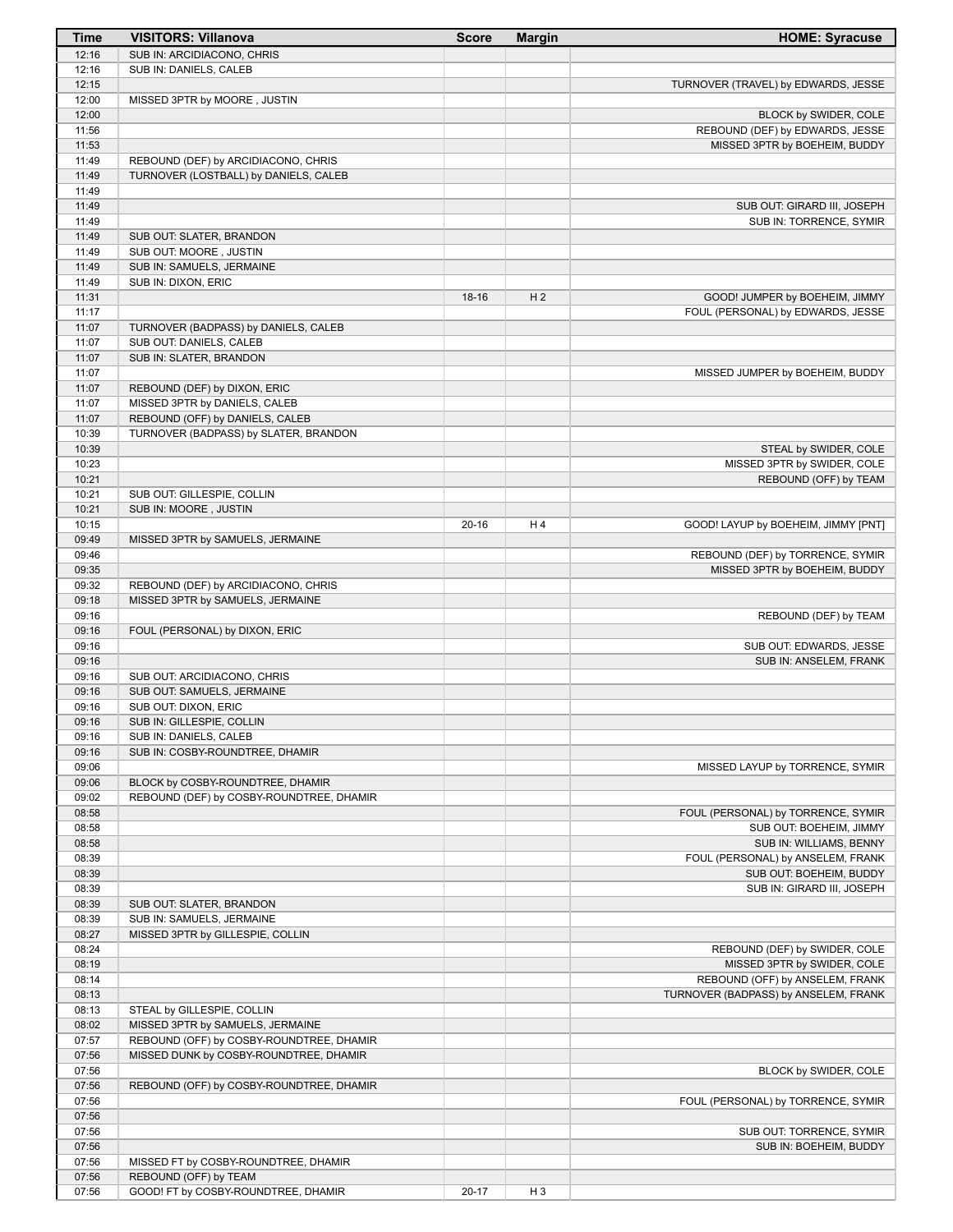| Time           | <b>VISITORS: Villanova</b>               | <b>Score</b> | <b>Margin</b>  | <b>HOME: Syracuse</b>                             |
|----------------|------------------------------------------|--------------|----------------|---------------------------------------------------|
| 07:31          |                                          | $22 - 17$    | H <sub>5</sub> | GOOD! JUMPER by GIRARD III, JOSEPH                |
| 07:10          | TURNOVER (LOSTBALL) by MOORE, JUSTIN     |              |                |                                                   |
| 07:10          | SUB OUT: COSBY-ROUNDTREE, DHAMIR         |              |                |                                                   |
| 07:10          | SUB IN: SLATER, BRANDON                  |              |                |                                                   |
| 06:53          |                                          |              |                | FOUL (OFF) by WILLIAMS, BENNY                     |
| 06:53          |                                          |              |                | TURNOVER (OFFENSIVE) by WILLIAMS, BENNY           |
| 06:53          |                                          |              |                | SUB OUT: WILLIAMS, BENNY                          |
| 06:53          |                                          |              |                | SUB IN: BOEHEIM, JIMMY                            |
| 06:43          | MISSED 3PTR by GILLESPIE, COLLIN         |              |                |                                                   |
| 06:40          |                                          |              |                | REBOUND (DEF) by SWIDER, COLE                     |
| 06:32          |                                          |              |                | MISSED JUMPER by SWIDER, COLE                     |
| 06:28          | REBOUND (DEF) by MOORE, JUSTIN           |              |                |                                                   |
| 06:23          | MISSED 3PTR by SAMUELS, JERMAINE         |              |                |                                                   |
| 06:21          |                                          |              |                | REBOUND (DEF) by GIRARD III, JOSEPH               |
| 06:10          |                                          |              |                | MISSED LAYUP by BOEHEIM, JIMMY                    |
| 06:05          | REBOUND (DEF) by SLATER, BRANDON         |              |                |                                                   |
| 06:02          | MISSED 3PTR by SLATER, BRANDON           |              |                |                                                   |
| 05:58          |                                          |              |                | REBOUND (DEF) by SWIDER, COLE                     |
| 05:46          |                                          |              |                | MISSED JUMPER by GIRARD III, JOSEPH               |
| 05:42          | REBOUND (DEF) by GILLESPIE, COLLIN       |              |                |                                                   |
| 05:26          | MISSED JUMPER by GILLESPIE, COLLIN       |              |                |                                                   |
| 05:22          |                                          |              |                | REBOUND (DEF) by GIRARD III, JOSEPH               |
| 05:18          |                                          |              |                | MISSED LAYUP by BOEHEIM, BUDDY                    |
| 05:15          | REBOUND (DEF) by DANIELS, CALEB          |              |                |                                                   |
| 05:06          | GOOD! 3PTR by MOORE, JUSTIN              | 22-20        | H <sub>2</sub> |                                                   |
| 05:06          | ASSIST by DANIELS, CALEB                 |              |                |                                                   |
| 04:39<br>04:39 |                                          |              |                | SUB OUT: ANSELEM, FRANK<br>SUB IN: EDWARDS, JESSE |
| 04:39          | SUB OUT: GILLESPIE, COLLIN               |              |                |                                                   |
| 04:39          | SUB IN: VOIGT, KEVIN                     |              |                |                                                   |
| 04:37          |                                          | 24-20        | H4             | GOOD! JUMPER by BOEHEIM, JIMMY [PNT]              |
| 04:06          | MISSED 3PTR by SAMUELS, JERMAINE         |              |                |                                                   |
| 04:02          | REBOUND (OFF) by MOORE, JUSTIN           |              |                |                                                   |
| 04:00          | MISSED 3PTR by ARCIDIACONO, CHRIS        |              |                |                                                   |
| 03:53          | REBOUND (OFF) by DANIELS, CALEB          |              |                |                                                   |
| 03:52          | MISSED 3PTR by MOORE, JUSTIN             |              |                |                                                   |
| 03:50          | REBOUND (OFF) by TEAM                    |              |                |                                                   |
| 03:50          |                                          |              |                |                                                   |
| 03:50          |                                          |              |                | SUB OUT: GIRARD III, JOSEPH                       |
| 03:50          |                                          |              |                | SUB IN: TORRENCE, SYMIR                           |
| 03:50          | SUB OUT: VOIGT, KEVIN                    |              |                |                                                   |
| 03:50          | SUB IN: GILLESPIE, COLLIN                |              |                |                                                   |
| 03:44          | MISSED 3PTR by GILLESPIE, COLLIN         |              |                |                                                   |
| 03:41          | REBOUND (OFF) by TEAM                    |              |                |                                                   |
| 03:28          | GOOD! JUMPER by SLATER, BRANDON [PNT]    | 24-22        | H <sub>2</sub> |                                                   |
| 03:28          | ASSIST by MOORE, JUSTIN                  |              |                |                                                   |
| 03:15          | FOUL (PERSONAL) by MOORE, JUSTIN         |              |                |                                                   |
| 03:15          |                                          |              |                | MISSED FT by EDWARDS, JESSE                       |
| 03:15          |                                          |              |                | REBOUND (OFF) by TEAM                             |
| 03:15          | SUB OUT: DANIELS, CALEB                  |              |                |                                                   |
| 03:15          | SUB IN: COSBY-ROUNDTREE, DHAMIR          |              |                |                                                   |
| 03:15          |                                          |              |                | MISSED FT by EDWARDS, JESSE                       |
| 03:15          | REBOUND (DEF) by COSBY-ROUNDTREE, DHAMIR |              |                |                                                   |
| 02:58          | MISSED 3PTR by GILLESPIE, COLLIN         |              |                |                                                   |
| 02:58          | REBOUND (OFF) by TEAM                    |              |                |                                                   |
| 02:58          |                                          |              |                | BLOCK by TORRENCE, SYMIR                          |
| 02:47          | TURNOVER (SHOTCLOCK) by TEAM             |              |                |                                                   |
| 02:27          |                                          |              |                | MISSED JUMPER by BOEHEIM, BUDDY                   |
| 02:23          | REBOUND (DEF) by MOORE, JUSTIN           |              |                |                                                   |
| 02:13          | MISSED LAYUP by SLATER, BRANDON          |              |                |                                                   |
| 02:13          | REBOUND (OFF) by COSBY-ROUNDTREE, DHAMIR |              |                |                                                   |
| 02:13          |                                          |              |                | FOUL (PERSONAL) by SWIDER, COLE                   |
| 02:13          | GOOD! FT by COSBY-ROUNDTREE, DHAMIR      | 24-23        | H <sub>1</sub> |                                                   |
| 02:13          |                                          |              |                | SUB OUT: TORRENCE, SYMIR                          |
| 02:13          |                                          |              |                | SUB IN: GIRARD III, JOSEPH                        |
| 02:13          | GOOD! FT by COSBY-ROUNDTREE, DHAMIR      | 24-24        | T              |                                                   |
| 02:00          |                                          |              |                | MISSED LAYUP by EDWARDS, JESSE                    |
| 02:00          | BLOCK by SAMUELS, JERMAINE               |              |                |                                                   |
| 01:55          | REBOUND (DEF) by SLATER, BRANDON         |              |                |                                                   |
| 01:53          | MISSED 3PTR by MOORE, JUSTIN             |              |                |                                                   |
| 01:49          |                                          |              |                | REBOUND (DEF) by EDWARDS, JESSE                   |
| 01:38          |                                          | $27 - 24$    | H <sub>3</sub> | GOOD! 3PTR by GIRARD III, JOSEPH                  |
| 01:20          | MISSED LAYUP by SAMUELS, JERMAINE        |              |                |                                                   |
| 01:20          |                                          |              |                | BLOCK by EDWARDS, JESSE                           |
| 01:18          | REBOUND (OFF) by TEAM                    |              |                |                                                   |
| 01:18          | SUB OUT: COSBY-ROUNDTREE, DHAMIR         |              |                |                                                   |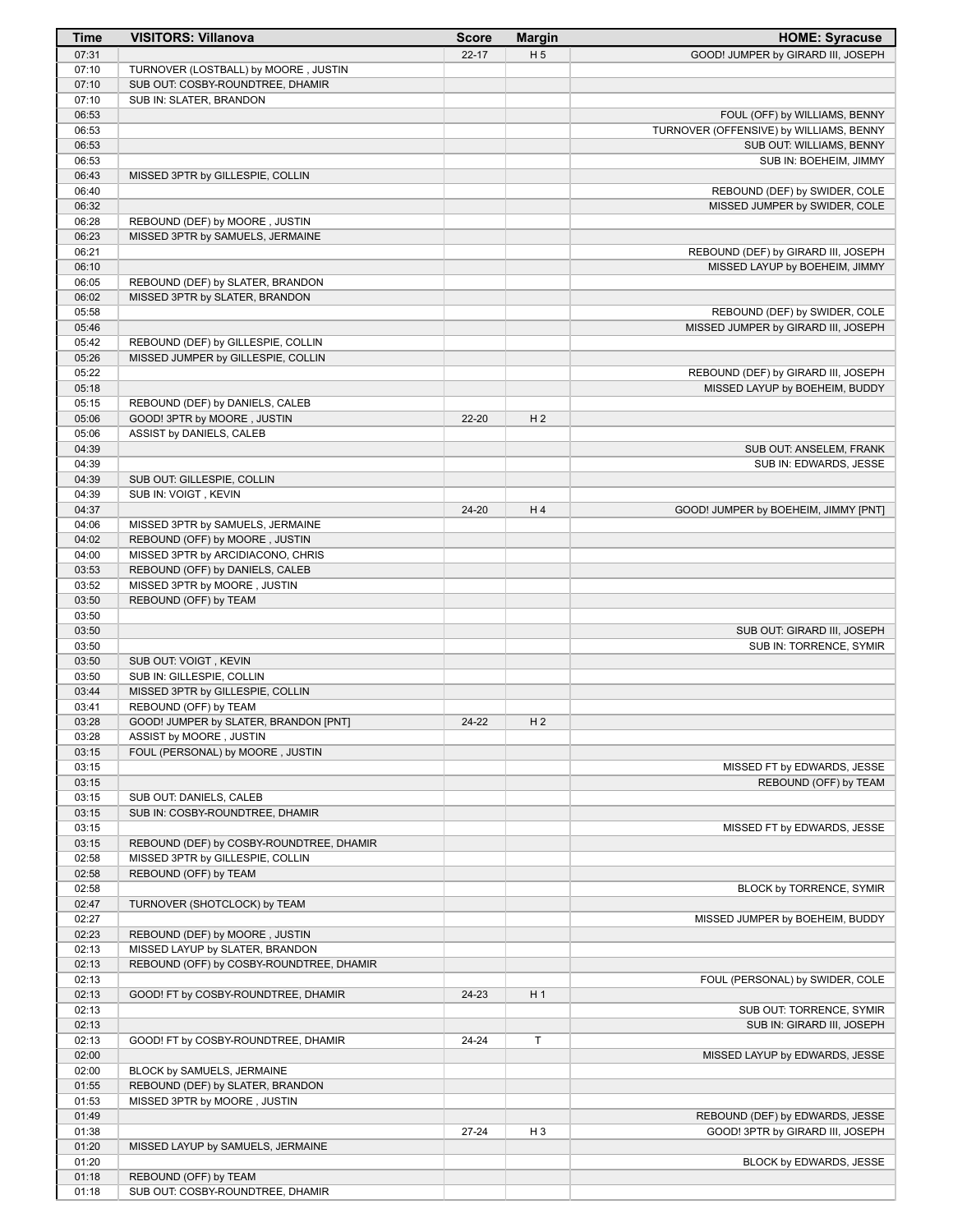| <b>Time</b> | <b>VISITORS: Villanova</b>                | <b>Score</b> | <b>Margin</b>  | <b>HOME: Syracuse</b>                |
|-------------|-------------------------------------------|--------------|----------------|--------------------------------------|
| 01:18       | SUB IN: DANIELS, CALEB                    |              |                |                                      |
| 01:11       | MISSED 3PTR by DANIELS, CALEB             |              |                |                                      |
| 01:11       |                                           |              |                | BLOCK by EDWARDS, JESSE              |
| 01:10       | REBOUND (OFF) by TEAM                     |              |                |                                      |
| 01:06       | FOUL (OFF) by GILLESPIE, COLLIN           |              |                |                                      |
| 01:06       | TURNOVER (OFFENSIVE) by GILLESPIE, COLLIN |              |                |                                      |
| 00:55       |                                           |              |                | MISSED JUMPER by SWIDER, COLE        |
| 00:52       | REBOUND (DEF) by SLATER, BRANDON          |              |                |                                      |
| 00:36       | GOOD! LAYUP by DANIELS, CALEB             | $27 - 26$    | H <sub>1</sub> |                                      |
| 00:36       | ASSIST by GILLESPIE, COLLIN               |              |                |                                      |
| 00:22       |                                           |              |                | TIMEOUT 30SEC                        |
| 00:05       |                                           | 29-26        | $H_3$          | GOOD! JUMPER by BOEHEIM, JIMMY [PNT] |
| 00:02       | TIMEOUT 30SEC                             |              |                |                                      |
| 00:00       | TURNOVER (BADPASS) by SLATER, BRANDON     |              |                |                                      |

# **Villanova 26, Syracuse 29**

| <b>Points (This Period)</b> | <b>NOV</b>     | <b>CUS</b>     |
|-----------------------------|----------------|----------------|
| In the Paint                |                |                |
| Off Turns                   |                |                |
| 2nd Chance                  |                |                |
| <b>Fast Break</b>           |                |                |
| Bench                       |                |                |
| Per Poss                    | 0.765<br>11/34 | 0.879<br>13/33 |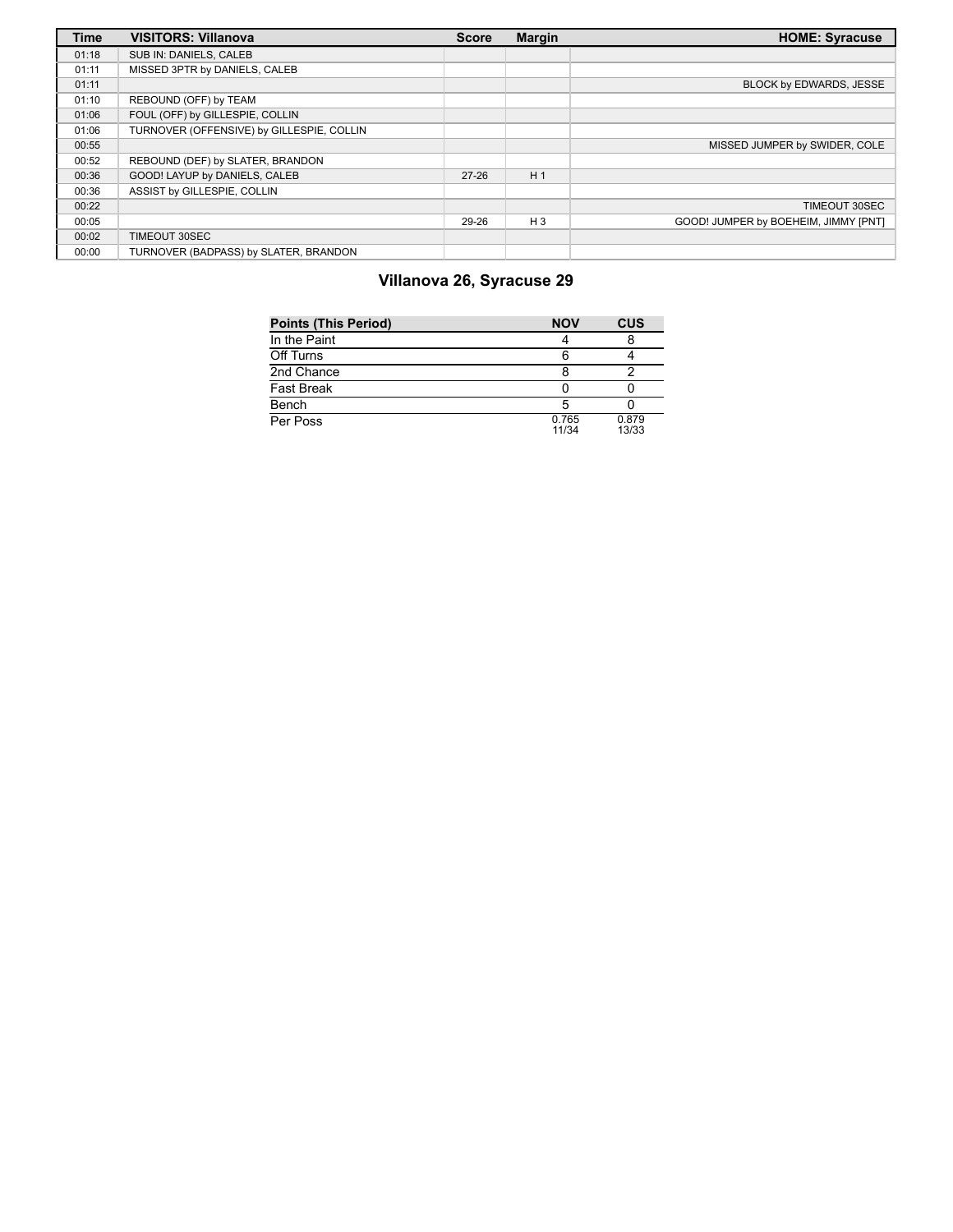#### **Official Box Score Villanova vs Syracuse Second Half Statistics Only December 07, 2021 at Madison Square Garden (MSG) - New York**



## **Villanova 41**

| No. | Player                  | S  | <b>Pts</b> | FG.     | 3FG      | <b>FT</b> | <b>OR</b>     | <b>DR</b> | <b>TR</b> | PF | A | TO           | <b>Blk</b>   | Stl          | Min          | $+/-$          |
|-----|-------------------------|----|------------|---------|----------|-----------|---------------|-----------|-----------|----|---|--------------|--------------|--------------|--------------|----------------|
| 02  | GILLESPIE, COLLIN       | G  | 9          | $3-6$   | 3-6      | $0-0$     |               |           | 2         |    | 2 |              |              |              | 20           | 17             |
| 03  | <b>SLATER, BRANDON</b>  | F. | 0          | $0 - 8$ | $0 - 5$  | $0 - 0$   | 2             | 1         | 3.        | 0  |   | 1            | $\Omega$     | 0            | 20           | 17             |
| 05  | MOORE, JUSTIN           | G  | 9          | 4-8     | $1 - 4$  | $0 - 0$   | 0             | 2         | 2         | 3  | 0 | 0            | 0            | 0            | 17           | -21            |
| 23  | SAMUELS, JERMAINE       | F. | 10         | $4 - 8$ | $1 - 2$  | $1 - 2$   | 3             | 4         |           |    | 3 | $\mathbf{0}$ | $\mathbf{0}$ | $\mathbf{0}$ | 18           | 11             |
| 43  | DIXON, ERIC             | F  | 4          | $2 - 5$ | $0 - 1$  | $0 - 0$   | 3             | 3         | 6         | 1. | 2 | 0            | $\Omega$     | 0            | 16           | 12             |
| 04  | ARCIDIACONO, CHRIS      | G  | $\Omega$   | $0 - 0$ | $0 - 0$  | $0 - 0$   | 0             | 0         | 0         | 0  | 0 | $\Omega$     | $\mathbf{0}$ | $\Omega$     | $\mathbf{0}$ | $\mathbf{0}$   |
| 12  | <b>VOIGT, KEVIN</b>     | G  | 0          | $0 - 0$ | $0 - 0$  | $0 - 0$   | 0             | $\Omega$  | 0         | 0  | 0 | 0            | $\Omega$     | 0            | $\Omega$     | 0              |
| 14  | DANIELS, CALEB          | G  | 9          | $3 - 5$ | $3 - 4$  | $0 - 0$   | $\mathcal{P}$ | 2         | 4         | 1  | 0 | $\Omega$     | $\Omega$     | $\Omega$     | 9            | $\overline{7}$ |
| 21  | COSBY-ROUNDTREE, DHAMII | F. | 0          | $0 - 0$ | $0-0$    | $0 - 0$   | 0             | 0         | 0         | 0  | 0 | 0            | $\Omega$     | 0            | 0            | 0              |
|     | <b>TEAM</b>             |    |            |         |          |           | 3             | 2         | 5         | 0  |   | 0            |              |              |              |                |
|     | <b>TOTALS</b>           |    | 41         | 16-40   | $8 - 22$ | $1 - 2$   | 14            | 15        | 29        |    | 8 | 2            | 0            | 1            | 100          |                |
|     |                         |    |            |         |          |           |               |           |           |    |   |              |              |              |              |                |

| <b>Shooting By Period</b><br>Period | FG    | FG%   | 3FG       | 3FG%  |         | FT%   | Deadball Rebounds: 2,0<br>Last FG Half: NOV - |
|-------------------------------------|-------|-------|-----------|-------|---------|-------|-----------------------------------------------|
| 2nd Half                            | 16-40 | 40%   | $8-22$    | 36%   | $1 - 2$ | .50%  |                                               |
| Game                                | 25-77 | 32.5% | $13 - 50$ | 26.0% | 4-6     | 66.7% |                                               |

# **Syracuse 24**

| No. | Player                    | S  | <b>Pts</b>    | FG.      | 3FG     | <b>FT</b> | OR | <b>DR</b> | TR       | <b>PF</b>    | A              | TO       | <b>Blk</b>   | Stl          | Min   | $+/-$    |
|-----|---------------------------|----|---------------|----------|---------|-----------|----|-----------|----------|--------------|----------------|----------|--------------|--------------|-------|----------|
| 00  | <b>BOEHEIM, JIMMY</b>     | F. | 10            | $5 - 11$ | $0 - 1$ | $0 - 0$   |    |           | 2        | 0            | 0              |          |              |              | 20    | $-17$    |
| 11  | <b>GIRARD III, JOSEPH</b> | G  | 3             | $1 - 3$  | $1 - 3$ | $0-0$     | 0  |           |          | 0            | 1              | 3        | $\Omega$     | $\mathbf{0}$ | 20    | $-17$    |
| 14  | <b>EDWARDS, JESSE</b>     |    |               | $1 - 4$  | $0 - 0$ | $5-9$     | 3  | 1         | 4        | 2            | $\Omega$       | 0        |              |              | 16    | $-15$    |
| 21  | SWIDER, COLE              | F. | $\mathcal{P}$ | $1 - 1$  | $0 - 0$ | $0-0$     |    | 3         | 4        | $\mathbf{0}$ | $\Omega$       | $\Omega$ | 1            | $\Omega$     | 19    | $-17$    |
| 35  | <b>BOEHEIM, BUDDY</b>     | G  | $\mathcal{P}$ | $1 - 8$  | $0 - 3$ | $0-0$     | 0  | $\Omega$  | 0        |              |                | 0        | $\Omega$     | $\Omega$     | 19    | -14      |
| 05  | <b>ANSELEM, FRANK</b>     | C  | $\Omega$      | $0 - 0$  | $0 - 0$ | $0 - 0$   | 0  | $\Omega$  | $\Omega$ | $\Omega$     | $\overline{0}$ | $\Omega$ | $\Omega$     | $\Omega$     | 4     | $-2$     |
| 10  | <b>TORRENCE, SYMIR</b>    | G  | $\Omega$      | $0-0$    | $0 - 0$ | $0 - 0$   | 0  | $\Omega$  | $\Omega$ | 1            | $\Omega$       | 0        | $\Omega$     | $\Omega$     | 1     | -3       |
| 13  | <b>WILLIAMS, BENNY</b>    | F. | 0             | $0 - 1$  | $0 - 0$ | $0-0$     | 1  | $\Omega$  |          | 1            | $\Omega$       | $\Omega$ | $\Omega$     | $\Omega$     | -1    | $\Omega$ |
|     | <b>TEAM</b>               |    |               |          |         |           | 1. | 4         | 5        | $\mathbf 0$  |                | 0        |              |              |       |          |
|     | <b>TOTALS</b>             |    |               | 24 9-28  | $1 - 7$ | $5-9$     | 7  | 10        | 17       | 5            | $2^{\circ}$    | 4        | $\mathbf{P}$ |              | 2 100 |          |

| <b>Shooting By Period</b><br>Period | FG        | FG%   | 3FG      | 3FG%  | FТ       | FT%   |
|-------------------------------------|-----------|-------|----------|-------|----------|-------|
| 2nd Half                            | $9 - 28$  | 32%   | 1.7      | 14%   | 5-9      | .56%  |
| Game                                | $20 - 56$ | 35.7% | $5 - 15$ | 33.3% | $8 - 15$ | 53.3% |

*Deadball Rebounds:* 2,0 *Last FG Half:* CUS -

| Game Notes:                                                            | <b>Score</b> | 1st | 2 <sub>nd</sub> | TOT | <b>Points (This Period)</b> | <b>NOV</b>     | <b>CUS</b>     |
|------------------------------------------------------------------------|--------------|-----|-----------------|-----|-----------------------------|----------------|----------------|
| Officials: Mike Roberts, John Gaffney, Bert Smith<br>Attendance: 14344 | <b>NOV</b>   | 26  | 41              | 67  | In the Paint                |                | 14             |
|                                                                        | CUS          | 29  | 24              | 53  | Off Turns                   |                |                |
| Start Time: 10:03 PM ET                                                |              |     |                 |     | 2nd Chance                  |                |                |
| End Time: 12:00 AM ET<br>Game Duration: 1:57                           |              |     |                 |     | <b>Fast Break</b>           |                |                |
| Neutral Court:                                                         |              |     |                 |     | Bench                       |                |                |
|                                                                        |              |     |                 |     | Per Poss                    | 1.414<br>17/29 | 0.828<br>12/29 |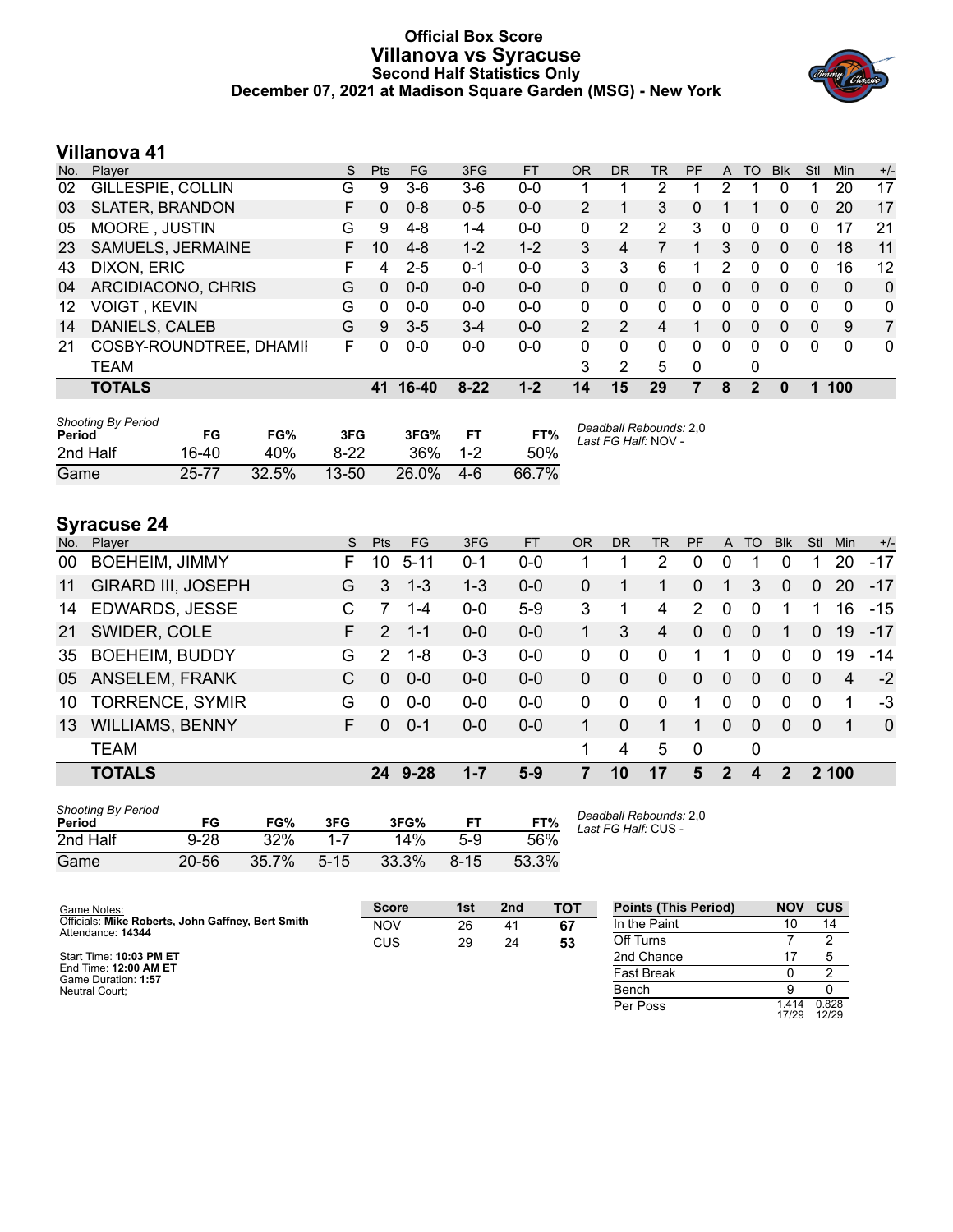#### **Official Play-By-Play Villanova vs Syracuse Second Half December 07, 2021 at Madison Square Garden (MSG) - New York**



#### **Period 2**

<mark>Starters:</mark><br>Villanova: 2 GILLESPIE,COLLIN (G); 3 SLATER,BRANDON (F); 5 MOORE ,JUSTIN (G); 23 SAMUELS,JERMAINE (F); 43 DIXON,ERIC (F);<br>**Syracuse**: 0 BOEHEIM,JIMMY (F); 11 GIRARD III,JOSEPH (G); 14 EDWARDS,JESSE (C); 21 SWI

| <b>VISITORS: Villanova</b><br>Time<br><b>Margin</b><br>SUB OUT: DANIELS, CALEB<br>20:00<br>20:00<br>SUB IN: DIXON, ERIC<br>T<br>19:48<br>GOOD! 3PTR by GILLESPIE, COLLIN<br>29-29<br>19:48<br>ASSIST by DIXON, ERIC<br>19:32<br>31-29<br>H <sub>2</sub><br>GOOD! JUMPER by BOEHEIM, JIMMY [PNT]<br>19:04<br>GOOD! LAYUP by SAMUELS, JERMAINE<br>$\mathsf{T}$<br>$31 - 31$<br>18:47<br>MISSED JUMPER by BOEHEIM, BUDDY<br>18:42<br>REBOUND (DEF) by MOORE, JUSTIN<br>18:22<br>MISSED 3PTR by SLATER, BRANDON<br>18:19<br>REBOUND (OFF) by DIXON, ERIC<br>18:18<br>FOUL (PERSONAL) by EDWARDS, JESSE<br>18:00<br>GOOD! JUMPER by MOORE, JUSTIN<br>V <sub>2</sub><br>$31 - 33$<br>17:41<br>MISSED JUMPER by BOEHEIM, JIMMY<br>17:36<br>REBOUND (DEF) by SAMUELS, JERMAINE<br>17:29<br>MISSED 3PTR by DIXON, ERIC<br>17:26<br>REBOUND (OFF) by SLATER, BRANDON<br>17:15<br>V <sub>4</sub><br>GOOD! JUMPER by MOORE, JUSTIN<br>31-35<br>17:05<br>MISSED LAYUP by EDWARDS, JESSE<br>17:01<br>REBOUND (DEF) by SAMUELS, JERMAINE<br>16:56<br>MISSED 3PTR by SAMUELS, JERMAINE<br>16:52<br>REBOUND (DEF) by GIRARD III, JOSEPH<br>16:45<br>V <sub>1</sub><br>GOOD! 3PTR by GIRARD III, JOSEPH<br>34-35<br>16:45<br>ASSIST by BOEHEIM, BUDDY<br>16:19<br>GOOD! LAYUP by DIXON, ERIC<br>V <sub>3</sub><br>34-37 | <b>HOME: Syracuse</b>   |
|-------------------------------------------------------------------------------------------------------------------------------------------------------------------------------------------------------------------------------------------------------------------------------------------------------------------------------------------------------------------------------------------------------------------------------------------------------------------------------------------------------------------------------------------------------------------------------------------------------------------------------------------------------------------------------------------------------------------------------------------------------------------------------------------------------------------------------------------------------------------------------------------------------------------------------------------------------------------------------------------------------------------------------------------------------------------------------------------------------------------------------------------------------------------------------------------------------------------------------------------------------------------------------------------------------|-------------------------|
|                                                                                                                                                                                                                                                                                                                                                                                                                                                                                                                                                                                                                                                                                                                                                                                                                                                                                                                                                                                                                                                                                                                                                                                                                                                                                                       |                         |
|                                                                                                                                                                                                                                                                                                                                                                                                                                                                                                                                                                                                                                                                                                                                                                                                                                                                                                                                                                                                                                                                                                                                                                                                                                                                                                       |                         |
|                                                                                                                                                                                                                                                                                                                                                                                                                                                                                                                                                                                                                                                                                                                                                                                                                                                                                                                                                                                                                                                                                                                                                                                                                                                                                                       |                         |
|                                                                                                                                                                                                                                                                                                                                                                                                                                                                                                                                                                                                                                                                                                                                                                                                                                                                                                                                                                                                                                                                                                                                                                                                                                                                                                       |                         |
|                                                                                                                                                                                                                                                                                                                                                                                                                                                                                                                                                                                                                                                                                                                                                                                                                                                                                                                                                                                                                                                                                                                                                                                                                                                                                                       |                         |
|                                                                                                                                                                                                                                                                                                                                                                                                                                                                                                                                                                                                                                                                                                                                                                                                                                                                                                                                                                                                                                                                                                                                                                                                                                                                                                       |                         |
|                                                                                                                                                                                                                                                                                                                                                                                                                                                                                                                                                                                                                                                                                                                                                                                                                                                                                                                                                                                                                                                                                                                                                                                                                                                                                                       |                         |
|                                                                                                                                                                                                                                                                                                                                                                                                                                                                                                                                                                                                                                                                                                                                                                                                                                                                                                                                                                                                                                                                                                                                                                                                                                                                                                       |                         |
|                                                                                                                                                                                                                                                                                                                                                                                                                                                                                                                                                                                                                                                                                                                                                                                                                                                                                                                                                                                                                                                                                                                                                                                                                                                                                                       |                         |
|                                                                                                                                                                                                                                                                                                                                                                                                                                                                                                                                                                                                                                                                                                                                                                                                                                                                                                                                                                                                                                                                                                                                                                                                                                                                                                       |                         |
|                                                                                                                                                                                                                                                                                                                                                                                                                                                                                                                                                                                                                                                                                                                                                                                                                                                                                                                                                                                                                                                                                                                                                                                                                                                                                                       |                         |
|                                                                                                                                                                                                                                                                                                                                                                                                                                                                                                                                                                                                                                                                                                                                                                                                                                                                                                                                                                                                                                                                                                                                                                                                                                                                                                       |                         |
|                                                                                                                                                                                                                                                                                                                                                                                                                                                                                                                                                                                                                                                                                                                                                                                                                                                                                                                                                                                                                                                                                                                                                                                                                                                                                                       |                         |
|                                                                                                                                                                                                                                                                                                                                                                                                                                                                                                                                                                                                                                                                                                                                                                                                                                                                                                                                                                                                                                                                                                                                                                                                                                                                                                       |                         |
|                                                                                                                                                                                                                                                                                                                                                                                                                                                                                                                                                                                                                                                                                                                                                                                                                                                                                                                                                                                                                                                                                                                                                                                                                                                                                                       |                         |
|                                                                                                                                                                                                                                                                                                                                                                                                                                                                                                                                                                                                                                                                                                                                                                                                                                                                                                                                                                                                                                                                                                                                                                                                                                                                                                       |                         |
|                                                                                                                                                                                                                                                                                                                                                                                                                                                                                                                                                                                                                                                                                                                                                                                                                                                                                                                                                                                                                                                                                                                                                                                                                                                                                                       |                         |
|                                                                                                                                                                                                                                                                                                                                                                                                                                                                                                                                                                                                                                                                                                                                                                                                                                                                                                                                                                                                                                                                                                                                                                                                                                                                                                       |                         |
|                                                                                                                                                                                                                                                                                                                                                                                                                                                                                                                                                                                                                                                                                                                                                                                                                                                                                                                                                                                                                                                                                                                                                                                                                                                                                                       |                         |
|                                                                                                                                                                                                                                                                                                                                                                                                                                                                                                                                                                                                                                                                                                                                                                                                                                                                                                                                                                                                                                                                                                                                                                                                                                                                                                       |                         |
|                                                                                                                                                                                                                                                                                                                                                                                                                                                                                                                                                                                                                                                                                                                                                                                                                                                                                                                                                                                                                                                                                                                                                                                                                                                                                                       |                         |
|                                                                                                                                                                                                                                                                                                                                                                                                                                                                                                                                                                                                                                                                                                                                                                                                                                                                                                                                                                                                                                                                                                                                                                                                                                                                                                       |                         |
|                                                                                                                                                                                                                                                                                                                                                                                                                                                                                                                                                                                                                                                                                                                                                                                                                                                                                                                                                                                                                                                                                                                                                                                                                                                                                                       |                         |
| 16:19<br>ASSIST by SAMUELS, JERMAINE                                                                                                                                                                                                                                                                                                                                                                                                                                                                                                                                                                                                                                                                                                                                                                                                                                                                                                                                                                                                                                                                                                                                                                                                                                                                  |                         |
| 15:59<br>MISSED 3PTR by BOEHEIM, BUDDY                                                                                                                                                                                                                                                                                                                                                                                                                                                                                                                                                                                                                                                                                                                                                                                                                                                                                                                                                                                                                                                                                                                                                                                                                                                                |                         |
| 15:56<br>REBOUND (OFF) by EDWARDS, JESSE                                                                                                                                                                                                                                                                                                                                                                                                                                                                                                                                                                                                                                                                                                                                                                                                                                                                                                                                                                                                                                                                                                                                                                                                                                                              |                         |
| FOUL (PERSONAL) by MOORE, JUSTIN<br>15:56                                                                                                                                                                                                                                                                                                                                                                                                                                                                                                                                                                                                                                                                                                                                                                                                                                                                                                                                                                                                                                                                                                                                                                                                                                                             |                         |
| 15:56                                                                                                                                                                                                                                                                                                                                                                                                                                                                                                                                                                                                                                                                                                                                                                                                                                                                                                                                                                                                                                                                                                                                                                                                                                                                                                 |                         |
| V <sub>2</sub><br>GOOD! FT by EDWARDS, JESSE<br>15:56<br>35-37                                                                                                                                                                                                                                                                                                                                                                                                                                                                                                                                                                                                                                                                                                                                                                                                                                                                                                                                                                                                                                                                                                                                                                                                                                        |                         |
| V <sub>1</sub><br>15:56<br>36-37<br>GOOD! FT by EDWARDS, JESSE                                                                                                                                                                                                                                                                                                                                                                                                                                                                                                                                                                                                                                                                                                                                                                                                                                                                                                                                                                                                                                                                                                                                                                                                                                        |                         |
| 15:39<br>MISSED 3PTR by SLATER, BRANDON                                                                                                                                                                                                                                                                                                                                                                                                                                                                                                                                                                                                                                                                                                                                                                                                                                                                                                                                                                                                                                                                                                                                                                                                                                                               |                         |
| 15:34<br>REBOUND (DEF) by BOEHEIM, JIMMY                                                                                                                                                                                                                                                                                                                                                                                                                                                                                                                                                                                                                                                                                                                                                                                                                                                                                                                                                                                                                                                                                                                                                                                                                                                              |                         |
| 15:32<br>H <sub>1</sub><br>GOOD! DUNK by EDWARDS, JESSE [FB]<br>38-37                                                                                                                                                                                                                                                                                                                                                                                                                                                                                                                                                                                                                                                                                                                                                                                                                                                                                                                                                                                                                                                                                                                                                                                                                                 |                         |
| 15:32<br>ASSIST by GIRARD III, JOSEPH                                                                                                                                                                                                                                                                                                                                                                                                                                                                                                                                                                                                                                                                                                                                                                                                                                                                                                                                                                                                                                                                                                                                                                                                                                                                 |                         |
| 15:32<br>SUB OUT: DIXON, ERIC                                                                                                                                                                                                                                                                                                                                                                                                                                                                                                                                                                                                                                                                                                                                                                                                                                                                                                                                                                                                                                                                                                                                                                                                                                                                         |                         |
| 15:32<br>SUB IN: DANIELS, CALEB                                                                                                                                                                                                                                                                                                                                                                                                                                                                                                                                                                                                                                                                                                                                                                                                                                                                                                                                                                                                                                                                                                                                                                                                                                                                       |                         |
| 15:32<br>FOUL (PERSONAL) by DIXON, ERIC                                                                                                                                                                                                                                                                                                                                                                                                                                                                                                                                                                                                                                                                                                                                                                                                                                                                                                                                                                                                                                                                                                                                                                                                                                                               |                         |
| 15:32<br>H <sub>2</sub><br>39-37<br>GOOD! FT by EDWARDS, JESSE                                                                                                                                                                                                                                                                                                                                                                                                                                                                                                                                                                                                                                                                                                                                                                                                                                                                                                                                                                                                                                                                                                                                                                                                                                        |                         |
| 15:26<br>GOOD! 3PTR by DANIELS, CALEB<br>V <sub>1</sub><br>39-40                                                                                                                                                                                                                                                                                                                                                                                                                                                                                                                                                                                                                                                                                                                                                                                                                                                                                                                                                                                                                                                                                                                                                                                                                                      |                         |
| 15:26<br>ASSIST by SAMUELS, JERMAINE                                                                                                                                                                                                                                                                                                                                                                                                                                                                                                                                                                                                                                                                                                                                                                                                                                                                                                                                                                                                                                                                                                                                                                                                                                                                  |                         |
| 15:08<br>MISSED LAYUP by EDWARDS, JESSE                                                                                                                                                                                                                                                                                                                                                                                                                                                                                                                                                                                                                                                                                                                                                                                                                                                                                                                                                                                                                                                                                                                                                                                                                                                               |                         |
| 14:58<br>REBOUND (OFF) by SWIDER, COLE                                                                                                                                                                                                                                                                                                                                                                                                                                                                                                                                                                                                                                                                                                                                                                                                                                                                                                                                                                                                                                                                                                                                                                                                                                                                |                         |
| 14:58<br>GOOD! LAYUP by SWIDER, COLE<br>41-40<br>H <sub>1</sub>                                                                                                                                                                                                                                                                                                                                                                                                                                                                                                                                                                                                                                                                                                                                                                                                                                                                                                                                                                                                                                                                                                                                                                                                                                       |                         |
| 14:44<br>V <sub>2</sub><br>41-43<br>GOOD! 3PTR by DANIELS, CALEB                                                                                                                                                                                                                                                                                                                                                                                                                                                                                                                                                                                                                                                                                                                                                                                                                                                                                                                                                                                                                                                                                                                                                                                                                                      |                         |
| 14:28<br>FOUL (PERSONAL) by DANIELS, CALEB                                                                                                                                                                                                                                                                                                                                                                                                                                                                                                                                                                                                                                                                                                                                                                                                                                                                                                                                                                                                                                                                                                                                                                                                                                                            |                         |
| 14:22<br>T<br>GOOD! JUMPER by BOEHEIM, JIMMY<br>43-43                                                                                                                                                                                                                                                                                                                                                                                                                                                                                                                                                                                                                                                                                                                                                                                                                                                                                                                                                                                                                                                                                                                                                                                                                                                 |                         |
| 13:44<br>TURNOVER (LOSTBALL) by SLATER, BRANDON                                                                                                                                                                                                                                                                                                                                                                                                                                                                                                                                                                                                                                                                                                                                                                                                                                                                                                                                                                                                                                                                                                                                                                                                                                                       |                         |
| 13:44<br>STEAL by EDWARDS, JESSE                                                                                                                                                                                                                                                                                                                                                                                                                                                                                                                                                                                                                                                                                                                                                                                                                                                                                                                                                                                                                                                                                                                                                                                                                                                                      |                         |
| 13:44<br>SUB OUT: SLATER, BRANDON                                                                                                                                                                                                                                                                                                                                                                                                                                                                                                                                                                                                                                                                                                                                                                                                                                                                                                                                                                                                                                                                                                                                                                                                                                                                     |                         |
| 13:44<br>SUB IN: DIXON, ERIC                                                                                                                                                                                                                                                                                                                                                                                                                                                                                                                                                                                                                                                                                                                                                                                                                                                                                                                                                                                                                                                                                                                                                                                                                                                                          |                         |
| 13:30<br>FOUL (PERSONAL) by MOORE, JUSTIN                                                                                                                                                                                                                                                                                                                                                                                                                                                                                                                                                                                                                                                                                                                                                                                                                                                                                                                                                                                                                                                                                                                                                                                                                                                             |                         |
| SUB OUT: MOORE, JUSTIN<br>13:30                                                                                                                                                                                                                                                                                                                                                                                                                                                                                                                                                                                                                                                                                                                                                                                                                                                                                                                                                                                                                                                                                                                                                                                                                                                                       |                         |
| 13:30<br>SUB IN: SLATER, BRANDON                                                                                                                                                                                                                                                                                                                                                                                                                                                                                                                                                                                                                                                                                                                                                                                                                                                                                                                                                                                                                                                                                                                                                                                                                                                                      |                         |
| 13:22<br>MISSED JUMPER by BOEHEIM, BUDDY<br>REBOUND (DEF) by TEAM                                                                                                                                                                                                                                                                                                                                                                                                                                                                                                                                                                                                                                                                                                                                                                                                                                                                                                                                                                                                                                                                                                                                                                                                                                     |                         |
| 13:20                                                                                                                                                                                                                                                                                                                                                                                                                                                                                                                                                                                                                                                                                                                                                                                                                                                                                                                                                                                                                                                                                                                                                                                                                                                                                                 |                         |
| 13:01<br>MISSED 3PTR by DANIELS, CALEB<br>12:59                                                                                                                                                                                                                                                                                                                                                                                                                                                                                                                                                                                                                                                                                                                                                                                                                                                                                                                                                                                                                                                                                                                                                                                                                                                       | REBOUND (DEF) by TEAM   |
| 12:47<br>TURNOVER (LOSTBALL) by GIRARD III, JOSEPH                                                                                                                                                                                                                                                                                                                                                                                                                                                                                                                                                                                                                                                                                                                                                                                                                                                                                                                                                                                                                                                                                                                                                                                                                                                    |                         |
| TURNOVER (BADPASS) by GILLESPIE, COLLIN<br>12:30                                                                                                                                                                                                                                                                                                                                                                                                                                                                                                                                                                                                                                                                                                                                                                                                                                                                                                                                                                                                                                                                                                                                                                                                                                                      |                         |
| 12:30                                                                                                                                                                                                                                                                                                                                                                                                                                                                                                                                                                                                                                                                                                                                                                                                                                                                                                                                                                                                                                                                                                                                                                                                                                                                                                 | STEAL by BOEHEIM, JIMMY |
| 12:22<br>45-43<br>H <sub>2</sub><br>GOOD! LAYUP by BOEHEIM, JIMMY [PNT]                                                                                                                                                                                                                                                                                                                                                                                                                                                                                                                                                                                                                                                                                                                                                                                                                                                                                                                                                                                                                                                                                                                                                                                                                               |                         |
| 12:05<br>MISSED JUMPER by DIXON, ERIC                                                                                                                                                                                                                                                                                                                                                                                                                                                                                                                                                                                                                                                                                                                                                                                                                                                                                                                                                                                                                                                                                                                                                                                                                                                                 |                         |
| 12:05<br>REBOUND (OFF) by TEAM                                                                                                                                                                                                                                                                                                                                                                                                                                                                                                                                                                                                                                                                                                                                                                                                                                                                                                                                                                                                                                                                                                                                                                                                                                                                        |                         |
| 12:05<br>SUB OUT: SAMUELS, JERMAINE                                                                                                                                                                                                                                                                                                                                                                                                                                                                                                                                                                                                                                                                                                                                                                                                                                                                                                                                                                                                                                                                                                                                                                                                                                                                   |                         |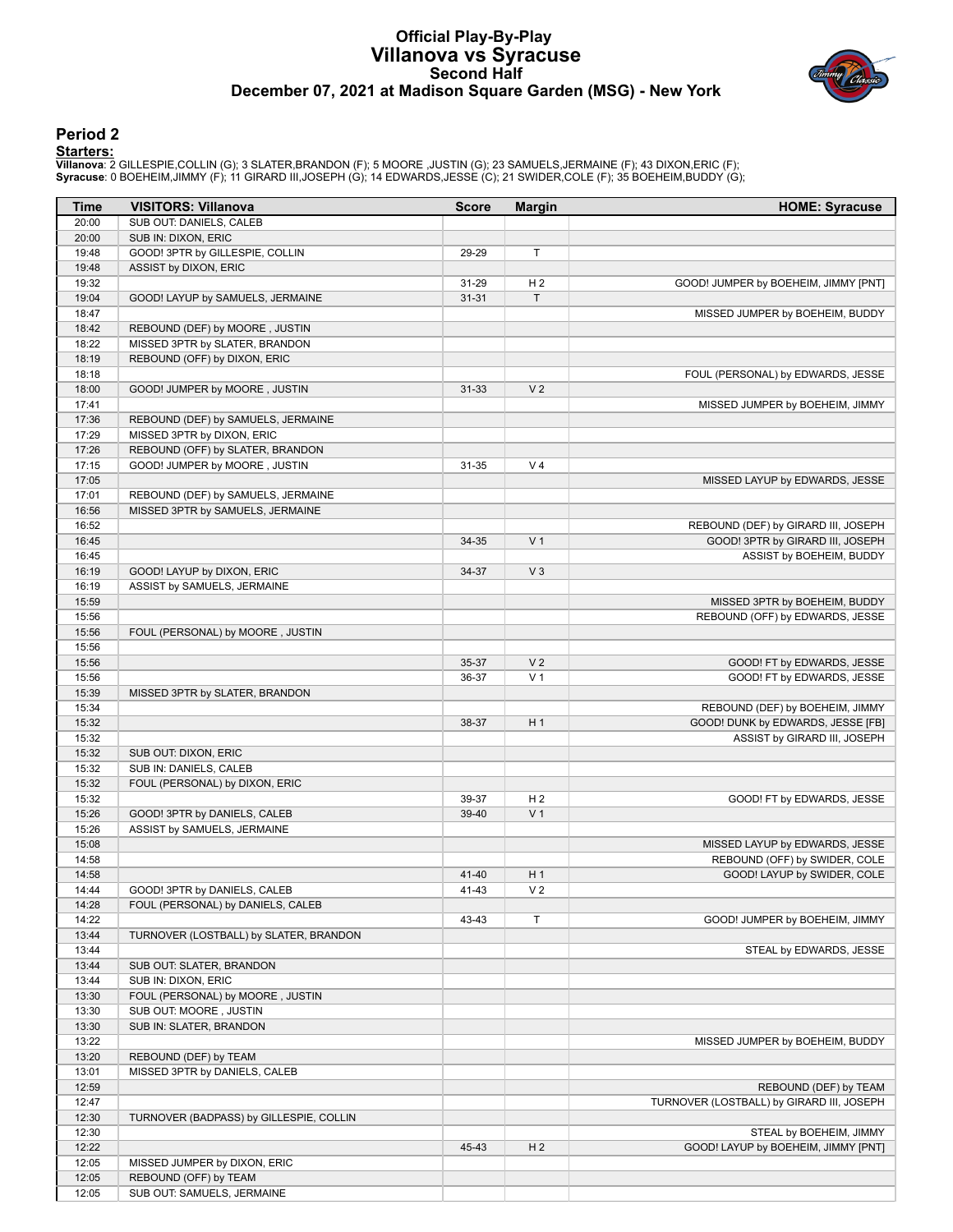| Time           | <b>VISITORS: Villanova</b>                       | <b>Score</b> | <b>Margin</b>  | <b>HOME: Syracuse</b>                                              |
|----------------|--------------------------------------------------|--------------|----------------|--------------------------------------------------------------------|
| 12:05          | SUB IN: MOORE, JUSTIN                            |              |                |                                                                    |
| 12:00          | MISSED 3PTR by MOORE, JUSTIN                     |              |                |                                                                    |
| 12:00          | REBOUND (OFF) by DANIELS, CALEB                  |              |                |                                                                    |
| 11:53          | GOOD! 3PTR by GILLESPIE, COLLIN                  | 45-46        | V <sub>1</sub> |                                                                    |
| 11:53          | ASSIST by DIXON, ERIC                            |              |                |                                                                    |
| 11:24          |                                                  |              |                | MISSED 3PTR by BOEHEIM, BUDDY                                      |
| 11:20          | REBOUND (DEF) by MOORE, JUSTIN                   |              |                |                                                                    |
| 11:06          | MISSED 3PTR by GILLESPIE, COLLIN                 |              |                |                                                                    |
| 11:03          | REBOUND (OFF) by GILLESPIE, COLLIN               |              |                |                                                                    |
| 11:01<br>10:57 | MISSED JUMPER by DIXON, ERIC                     |              |                |                                                                    |
| 10:55          |                                                  |              |                | REBOUND (DEF) by SWIDER, COLE<br>MISSED 3PTR by BOEHEIM, BUDDY     |
| 10:51          | REBOUND (DEF) by DANIELS, CALEB                  |              |                |                                                                    |
| 10:29          | MISSED LAYUP by SLATER, BRANDON                  |              |                |                                                                    |
| 10:29          |                                                  |              |                | BLOCK by EDWARDS, JESSE                                            |
| 10:29          | REBOUND (OFF) by TEAM                            |              |                |                                                                    |
| 10:29          |                                                  |              |                |                                                                    |
| 10:29          |                                                  |              |                | SUB OUT: BOEHEIM, BUDDY                                            |
| 10:29          |                                                  |              |                | SUB IN: TORRENCE, SYMIR                                            |
| 10:26          | GOOD! 3PTR by MOORE, JUSTIN                      | 45-49        | V <sub>4</sub> |                                                                    |
| 10:26          | ASSIST by SLATER, BRANDON                        |              |                |                                                                    |
| 09:57          |                                                  |              |                | MISSED 3PTR by GIRARD III, JOSEPH                                  |
| 09:54          |                                                  |              |                | REBOUND (OFF) by EDWARDS, JESSE                                    |
| 09:54          | FOUL (PERSONAL) by GILLESPIE, COLLIN             |              |                |                                                                    |
| 09:54          |                                                  |              |                | MISSED FT by EDWARDS, JESSE                                        |
| 09:54          |                                                  |              |                | REBOUND (OFF) by TEAM                                              |
| 09:54          |                                                  |              |                | MISSED FT by EDWARDS, JESSE                                        |
| 09:54<br>09:39 | REBOUND (DEF) by DIXON, ERIC                     |              |                |                                                                    |
| 09:39          |                                                  |              |                | FOUL (PERSONAL) by EDWARDS, JESSE<br>SUB OUT: EDWARDS, JESSE       |
| 09:39          |                                                  |              |                | SUB IN: ANSELEM, FRANK                                             |
| 09:39          | SUB OUT: DANIELS, CALEB                          |              |                |                                                                    |
| 09:39          | SUB IN: SAMUELS, JERMAINE                        |              |                |                                                                    |
| 09:16          |                                                  |              |                | FOUL (PERSONAL) by TORRENCE, SYMIR                                 |
| 09:16          |                                                  |              |                | SUB OUT: TORRENCE, SYMIR                                           |
| 09:16          |                                                  |              |                | SUB IN: BOEHEIM, BUDDY                                             |
| 09:03          | GOOD! 3PTR by GILLESPIE, COLLIN                  | 45-52        | V <sub>7</sub> |                                                                    |
| 09:03          | ASSIST by SAMUELS, JERMAINE                      |              |                |                                                                    |
| 08:49          |                                                  | 47-52        | V <sub>5</sub> | GOOD! LAYUP by BOEHEIM, JIMMY                                      |
| 08:29          | MISSED 3PTR by GILLESPIE, COLLIN                 |              |                |                                                                    |
| 08:26          |                                                  |              |                | REBOUND (DEF) by SWIDER, COLE                                      |
| 08:16          |                                                  |              |                | TURNOVER (TRAVEL) by BOEHEIM, JIMMY                                |
| 07:56          | GOOD! 3PTR by SAMUELS, JERMAINE                  | 47-55        | V8             |                                                                    |
| 07:56          | ASSIST by GILLESPIE, COLLIN                      |              |                |                                                                    |
| 07:56          |                                                  |              |                | <b>TIMEOUT 30SEC</b>                                               |
| 07:56          | SUB OUT: MOORE, JUSTIN<br>SUB IN: DANIELS, CALEB |              |                |                                                                    |
| 07:56<br>07:33 |                                                  | 49-55        | $V_6$          |                                                                    |
| 07:07          | MISSED 3PTR by SLATER, BRANDON                   |              |                | GOOD! JUMPER by BOEHEIM, BUDDY                                     |
| 07:04          |                                                  |              |                | REBOUND (DEF) by SWIDER, COLE                                      |
| 06:51          |                                                  |              |                | MISSED 3PTR by GIRARD III, JOSEPH                                  |
| 06:48          | REBOUND (DEF) by SAMUELS, JERMAINE               |              |                |                                                                    |
| 06:25          |                                                  |              |                |                                                                    |
| 06:25          | SUB OUT: DANIELS, CALEB                          |              |                |                                                                    |
| 06:25          | SUB IN: MOORE, JUSTIN                            |              |                |                                                                    |
| 06:23          | MISSED 3PTR by SLATER, BRANDON                   |              |                |                                                                    |
| 06:22          |                                                  |              |                | REBOUND (DEF) by TEAM                                              |
| 06:01          |                                                  | 51-55        | V <sub>4</sub> | GOOD! JUMPER by BOEHEIM, JIMMY [PNT]                               |
| 05:49          | MISSED JUMPER by SLATER, BRANDON                 |              |                |                                                                    |
| 05:44          | REBOUND (OFF) by SAMUELS, JERMAINE               |              |                |                                                                    |
| 05:44          | GOOD! LAYUP by SAMUELS, JERMAINE                 | 51-57        | $V_6$          |                                                                    |
| 05:36          |                                                  |              |                | MISSED JUMPER by BOEHEIM, JIMMY                                    |
| 05:34          | REBOUND (DEF) by TEAM                            |              |                |                                                                    |
| 05:34          |                                                  |              |                | SUB OUT: ANSELEM, FRANK                                            |
| 05:34          |                                                  |              |                | SUB IN: EDWARDS, JESSE                                             |
| 05:15          | MISSED 3PTR by MOORE, JUSTIN                     |              |                |                                                                    |
| 05:12          | REBOUND (OFF) by SAMUELS, JERMAINE               |              |                |                                                                    |
| 05:12          | MISSED LAYUP by SAMUELS, JERMAINE                |              |                |                                                                    |
| 05:12<br>05:11 |                                                  |              |                | BLOCK by SWIDER, COLE                                              |
| 04:55          |                                                  |              |                | REBOUND (DEF) by TEAM<br>TURNOVER (LOSTBALL) by GIRARD III, JOSEPH |
| 04:35          | MISSED JUMPER by SAMUELS, JERMAINE               |              |                |                                                                    |
| 04:31          | REBOUND (OFF) by DIXON, ERIC                     |              |                |                                                                    |
| 04:30          | GOOD! LAYUP by DIXON, ERIC                       | 51-59        | V8             |                                                                    |
| 04:25          |                                                  |              |                | TURNOVER (BADPASS) by GIRARD III, JOSEPH                           |
| 04:25          | STEAL by GILLESPIE, COLLIN                       |              |                |                                                                    |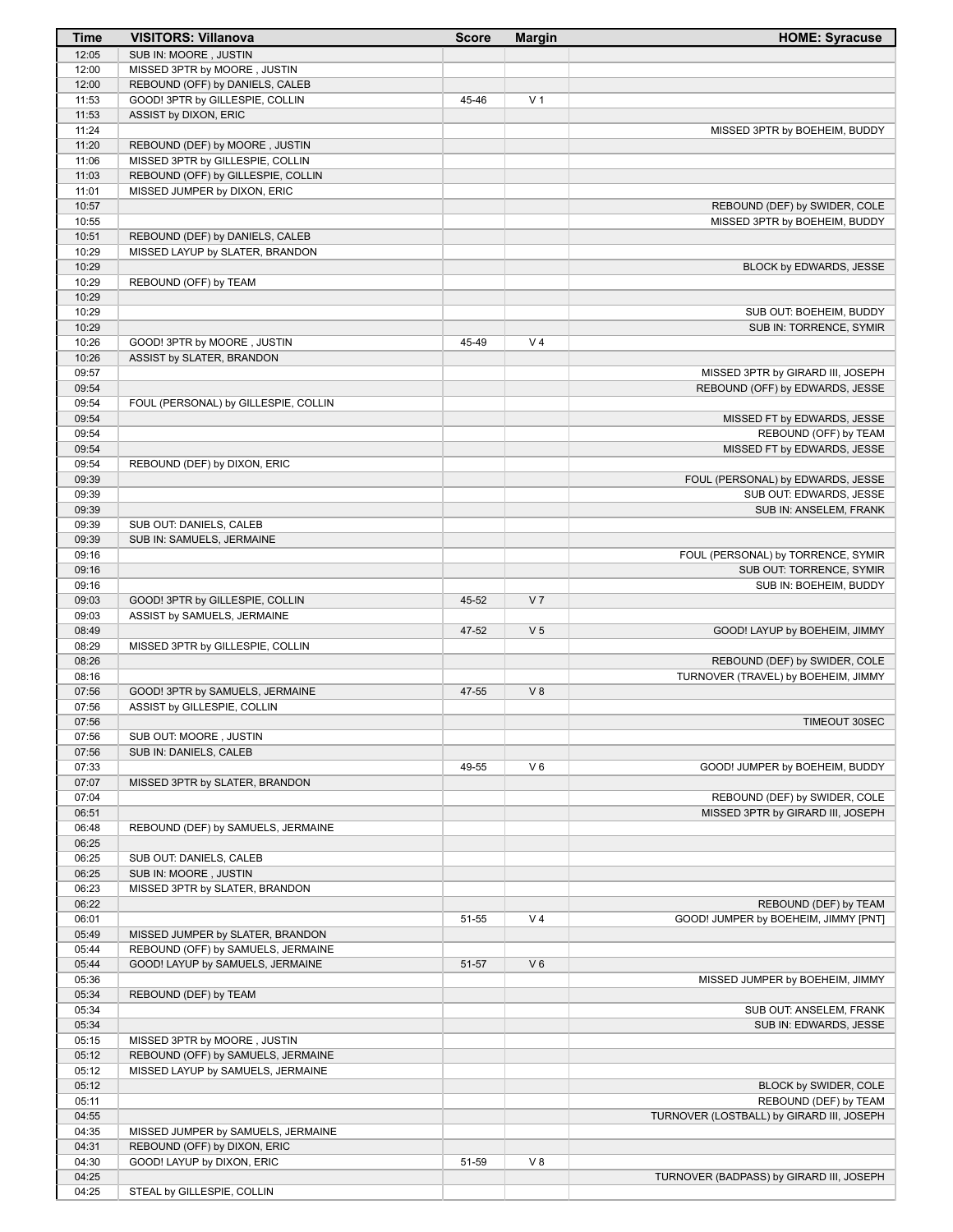| Time           | <b>VISITORS: Villanova</b>           | <b>Score</b> | <b>Margin</b>   | <b>HOME: Syracuse</b>                                     |
|----------------|--------------------------------------|--------------|-----------------|-----------------------------------------------------------|
| 04:16          | GOOD! DUNK by SAMUELS, JERMAINE      | $51 - 61$    | $V$ 10          |                                                           |
| 04:06          |                                      |              |                 | MISSED JUMPER by BOEHEIM, BUDDY                           |
| 04:02          | REBOUND (DEF) by DIXON, ERIC         |              |                 |                                                           |
| 03:42          | MISSED 3PTR by MOORE, JUSTIN         |              |                 |                                                           |
| 03:37          | REBOUND (OFF) by SLATER, BRANDON     |              |                 |                                                           |
| 03:37          | MISSED LAYUP by SLATER, BRANDON      |              |                 |                                                           |
| 03:34          | REBOUND (OFF) by DIXON, ERIC         |              |                 |                                                           |
| 03:34          | MISSED 3PTR by GILLESPIE, COLLIN     |              |                 |                                                           |
| 03:34          |                                      |              |                 | REBOUND (DEF) by TEAM                                     |
| 03:34          |                                      |              |                 |                                                           |
| 03:05          |                                      |              |                 | MISSED JUMPER by EDWARDS, JESSE                           |
| 03:02          |                                      |              |                 | REBOUND (OFF) by BOEHEIM, JIMMY                           |
| 03:02          |                                      |              |                 | MISSED LAYUP by BOEHEIM, JIMMY                            |
| 03:02          |                                      |              |                 | REBOUND (OFF) by EDWARDS, JESSE                           |
| 03:02          | FOUL (PERSONAL) by SAMUELS, JERMAINE |              |                 |                                                           |
| 03:02          |                                      | $52 - 61$    | V <sub>9</sub>  | GOOD! FT by EDWARDS, JESSE                                |
| 03:02          | SUB OUT: DIXON, ERIC                 |              |                 |                                                           |
| 03:02          | SUB IN: DANIELS, CALEB               |              |                 |                                                           |
| 03:02          |                                      |              |                 | MISSED FT by EDWARDS, JESSE                               |
| 03:01          | REBOUND (DEF) by SAMUELS, JERMAINE   |              |                 |                                                           |
| 02:59          | TIMEOUT 30SEC                        |              |                 |                                                           |
| 02:59          |                                      |              |                 | SUB OUT: SWIDER, COLE                                     |
| 02:59          |                                      |              |                 | SUB IN: WILLIAMS, BENNY                                   |
| 02:39          | MISSED 3PTR by SLATER, BRANDON       |              |                 |                                                           |
| 02:36          | REBOUND (OFF) by DANIELS, CALEB      |              |                 |                                                           |
| 02:36          | MISSED LAYUP by DANIELS, CALEB       |              |                 |                                                           |
| 02:36          | REBOUND (OFF) by SAMUELS, JERMAINE   |              |                 |                                                           |
| 02:36          |                                      |              |                 | FOUL (PERSONAL) by WILLIAMS, BENNY                        |
| 02:36          | MISSED FT by SAMUELS, JERMAINE       |              |                 |                                                           |
| 02:36          | REBOUND (OFF) by TEAM                |              |                 |                                                           |
| 02:36          |                                      |              |                 | SUB OUT: WILLIAMS, BENNY                                  |
| 02:36          |                                      |              |                 | SUB IN: SWIDER, COLE                                      |
| 02:36          | SUB OUT: DANIELS, CALEB              |              |                 |                                                           |
| 02:36          | SUB IN: DIXON, ERIC                  |              |                 |                                                           |
| 02:36          | GOOD! FT by SAMUELS, JERMAINE        | 52-62        | $V$ 10          |                                                           |
| 02:27          |                                      |              |                 | MISSED JUMPER by BOEHEIM, JIMMY                           |
| 02:25          | REBOUND (DEF) by DIXON, ERIC         |              |                 |                                                           |
| 02:25          | SUB OUT: DIXON, ERIC                 |              |                 |                                                           |
| 02:25          | SUB IN: DANIELS, CALEB               |              |                 |                                                           |
| 02:05          | MISSED JUMPER by MOORE, JUSTIN       |              |                 |                                                           |
| 02:03          | REBOUND (OFF) by TEAM                |              |                 |                                                           |
| 01:57          |                                      |              |                 | FOUL (PERSONAL) by BOEHEIM, BUDDY                         |
| 01:40          | GOOD! JUMPER by MOORE, JUSTIN        | 52-64        | V <sub>12</sub> |                                                           |
| 01:29          | FOUL (PERSONAL) by MOORE, JUSTIN     |              |                 |                                                           |
| 01:29          |                                      | 53-64        | V <sub>11</sub> |                                                           |
| 01:29          |                                      |              |                 | GOOD! FT by EDWARDS, JESSE<br>MISSED FT by EDWARDS, JESSE |
| 01:29          | REBOUND (DEF) by DANIELS, CALEB      |              |                 |                                                           |
| 01:08          | GOOD! 3PTR by DANIELS, CALEB         | 53-67        | V <sub>14</sub> |                                                           |
| 01:08          | ASSIST by GILLESPIE, COLLIN          |              |                 |                                                           |
| 00:59          |                                      |              |                 | MISSED 3PTR by BOEHEIM, JIMMY                             |
| 00:58          |                                      |              |                 | REBOUND (OFF) by TEAM                                     |
| 00:58          |                                      |              |                 | SUB OUT: SWIDER, COLE                                     |
|                |                                      |              |                 |                                                           |
| 00:58          |                                      |              |                 | SUB IN: WILLIAMS, BENNY                                   |
| 00:58<br>00:58 | SUB OUT: DANIELS, CALEB              |              |                 |                                                           |
|                | SUB IN: DIXON, ERIC                  |              |                 |                                                           |
| 00:53          |                                      |              |                 | MISSED JUMPER by BOEHEIM, BUDDY                           |
| 00:50          |                                      |              |                 | REBOUND (OFF) by WILLIAMS, BENNY                          |
| 00:50          |                                      |              |                 | MISSED LAYUP by WILLIAMS, BENNY                           |
| 00:46          | REBOUND (DEF) by GILLESPIE, COLLIN   |              |                 |                                                           |
| 00:18          | MISSED JUMPER by SAMUELS, JERMAINE   |              |                 |                                                           |
| 00:15          |                                      |              |                 | REBOUND (DEF) by EDWARDS, JESSE                           |
| 00:05          |                                      |              |                 | MISSED JUMPER by BOEHEIM, JIMMY                           |
| 00:02          | REBOUND (DEF) by SLATER, BRANDON     |              |                 |                                                           |

# **Villanova 67, Syracuse 53**

| <b>Points (This Period)</b> | <b>NOV</b>    | <b>CUS</b>     |
|-----------------------------|---------------|----------------|
| In the Paint                | 10            | 14             |
| Off Turns                   |               |                |
| 2nd Chance                  | 17            |                |
| <b>Fast Break</b>           |               |                |
| Bench                       |               |                |
| Per Poss                    | 1414<br>17/29 | 0.828<br>12/29 |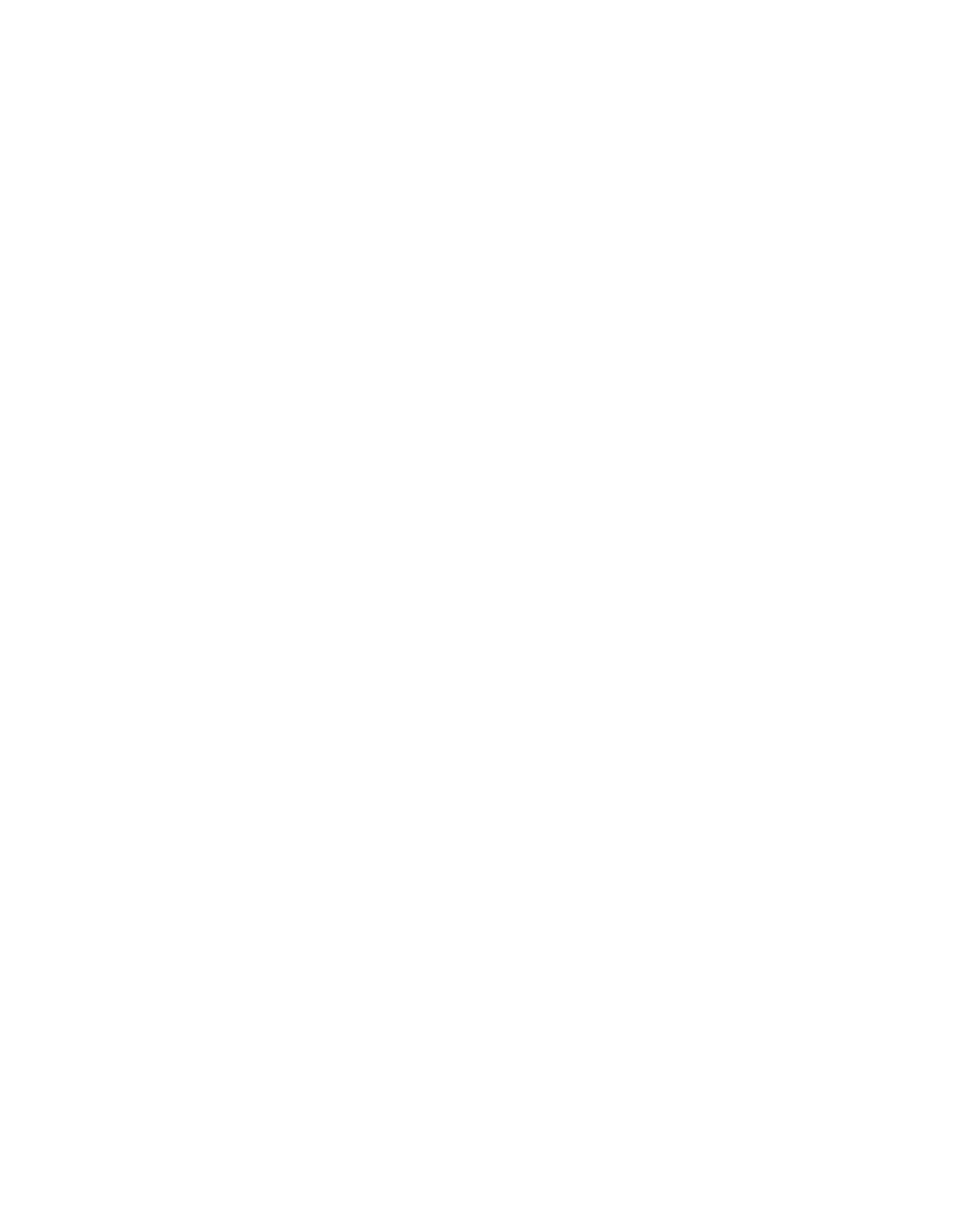#### **Official Scoring/Possession Reference Chart Villanova vs Syracuse Period 1 December 07, 2021 at Madison Square Garden (MSG) - New York**



#### **Period 1**

<mark>Starters:</mark><br>Villanova: 2 GILLESPIE,COLLIN (G); 3 SLATER,BRANDON (F); 5 MOORE ,JUSTIN (G); 23 SAMUELS,JERMAINE (F); 43 DIXON,ERIC (F);<br>**Syracuse**: 0 BOEHEIM,JIMMY (F); 11 GIRARD III,JOSEPH (G); 14 EDWARDS,JESSE (C); 21 SWI

| <b>Time</b> | <b>VISITORS: Villanova</b>            | <b>Score</b> | <b>Margin</b>  | <b>HOME: Syracuse</b>                |
|-------------|---------------------------------------|--------------|----------------|--------------------------------------|
| 19:08       |                                       | $3-0$        | $H_3$          | GOOD! 3PTR by SWIDER, COLE           |
| 18:48       | GOOD! 3PTR by MOORE, JUSTIN           | $3-3$        | T.             |                                      |
| 18:13       | GOOD! 3PTR by SAMUELS, JERMAINE       | $3-6$        | V <sub>3</sub> |                                      |
| 17:58       |                                       | $4-6$        | V <sub>2</sub> | GOOD! FT by EDWARDS, JESSE           |
| 17:33       |                                       | $7-6$        | H <sub>1</sub> | GOOD! 3PTR by BOEHEIM, JIMMY         |
| 17:04       | GOOD! 3PTR by GILLESPIE, COLLIN       | $7-9$        | V <sub>2</sub> |                                      |
| 16:53       |                                       | $10-9$       | H <sub>1</sub> | GOOD! 3PTR by GIRARD III, JOSEPH     |
| 16:27       | GOOD! JUMPER by SLATER, BRANDON       | $10 - 11$    | V <sub>1</sub> |                                      |
| 16:10       |                                       | $11 - 11$    | T.             | GOOD! FT by EDWARDS, JESSE           |
| 16:10       |                                       | $12 - 11$    | H <sub>1</sub> | GOOD! FT by EDWARDS, JESSE           |
| 15:09       |                                       | $14 - 11$    | $H_3$          | GOOD! JUMPER by BOEHEIM, BUDDY       |
| 14:36       | GOOD! 3PTR by MOORE, JUSTIN           | $14 - 14$    | T.             |                                      |
| 13:14       | GOOD! JUMPER by GILLESPIE, COLLIN     | $14 - 16$    | V <sub>2</sub> |                                      |
| 12:55       |                                       | 16-16        | T.             | GOOD! LAYUP by BOEHEIM, BUDDY [PNT]  |
| 11:31       |                                       | $18 - 16$    | H <sub>2</sub> | GOOD! JUMPER by BOEHEIM, JIMMY       |
| 10:15       |                                       | $20 - 16$    | H <sub>4</sub> | GOOD! LAYUP by BOEHEIM, JIMMY [PNT]  |
| 07:56       | GOOD! FT by COSBY-ROUNDTREE, DHAMIR   | $20 - 17$    | $H_3$          |                                      |
| 07:31       |                                       | $22 - 17$    | H <sub>5</sub> | GOOD! JUMPER by GIRARD III, JOSEPH   |
| 05:06       | GOOD! 3PTR by MOORE, JUSTIN           | 22-20        | H <sub>2</sub> |                                      |
| 04:37       |                                       | 24-20        | H <sub>4</sub> | GOOD! JUMPER by BOEHEIM, JIMMY [PNT] |
| 03:28       | GOOD! JUMPER by SLATER, BRANDON [PNT] | 24-22        | H <sub>2</sub> |                                      |
| 02:13       | GOOD! FT by COSBY-ROUNDTREE, DHAMIR   | $24 - 23$    | H <sub>1</sub> |                                      |
| 02:13       | GOOD! FT by COSBY-ROUNDTREE, DHAMIR   | 24-24        | T              |                                      |
| 01:38       |                                       | $27 - 24$    | $H_3$          | GOOD! 3PTR by GIRARD III, JOSEPH     |
| 00:36       | GOOD! LAYUP by DANIELS, CALEB         | $27 - 26$    | H <sub>1</sub> |                                      |
| 00:05       |                                       | 29-26        | $H_3$          | GOOD! JUMPER by BOEHEIM, JIMMY [PNT] |

**Villanova 26, Syracuse 29**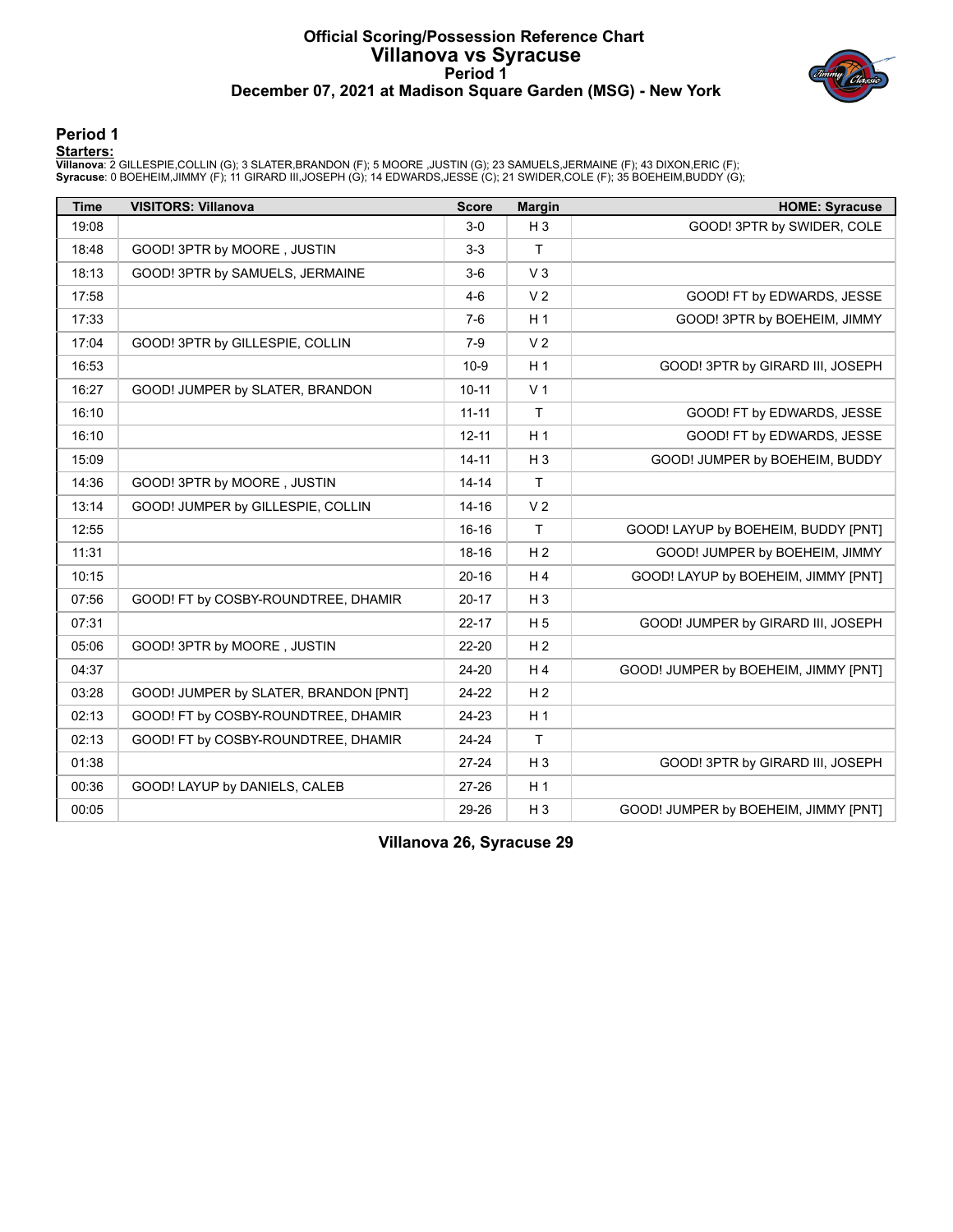#### **Official Scoring/Possession Reference Chart Villanova vs Syracuse Period 2 December 07, 2021 at Madison Square Garden (MSG) - New York**



#### **Period 2**

<mark>Starters:</mark><br>Villanova: 2 GILLESPIE,COLLIN (G); 3 SLATER,BRANDON (F); 5 MOORE ,JUSTIN (G); 23 SAMUELS,JERMAINE (F); 43 DIXON,ERIC (F);<br>**Syracuse**: 0 BOEHEIM,JIMMY (F); 11 GIRARD III,JOSEPH (G); 14 EDWARDS,JESSE (C); 21 SWI

| <b>Time</b> | <b>VISITORS: Villanova</b>       | <b>Score</b> | <b>Margin</b>   | <b>HOME: Syracuse</b>                |
|-------------|----------------------------------|--------------|-----------------|--------------------------------------|
| 19:48       | GOOD! 3PTR by GILLESPIE, COLLIN  | 29-29        | Τ               |                                      |
| 19:32       |                                  | 31-29        | H <sub>2</sub>  | GOOD! JUMPER by BOEHEIM, JIMMY [PNT] |
| 19:04       | GOOD! LAYUP by SAMUELS, JERMAINE | 31-31        | T               |                                      |
| 18:00       | GOOD! JUMPER by MOORE, JUSTIN    | 31-33        | V <sub>2</sub>  |                                      |
| 17:15       | GOOD! JUMPER by MOORE, JUSTIN    | 31-35        | V <sub>4</sub>  |                                      |
| 16:45       |                                  | 34-35        | V <sub>1</sub>  | GOOD! 3PTR by GIRARD III, JOSEPH     |
| 16:19       | GOOD! LAYUP by DIXON, ERIC       | 34-37        | $V_3$           |                                      |
| 15:56       |                                  | 35-37        | V <sub>2</sub>  | GOOD! FT by EDWARDS, JESSE           |
| 15:56       |                                  | 36-37        | V <sub>1</sub>  | GOOD! FT by EDWARDS, JESSE           |
| 15:32       |                                  | 38-37        | H <sub>1</sub>  | GOOD! DUNK by EDWARDS, JESSE [FB]    |
| 15:32       |                                  | 39-37        | H <sub>2</sub>  | GOOD! FT by EDWARDS, JESSE           |
| 15:26       | GOOD! 3PTR by DANIELS, CALEB     | 39-40        | V <sub>1</sub>  |                                      |
| 14:58       |                                  | 41-40        | H <sub>1</sub>  | GOOD! LAYUP by SWIDER, COLE          |
| 14:44       | GOOD! 3PTR by DANIELS, CALEB     | 41-43        | V <sub>2</sub>  |                                      |
| 14:22       |                                  | 43-43        | $\mathsf{T}$    | GOOD! JUMPER by BOEHEIM, JIMMY       |
| 12:22       |                                  | 45-43        | H <sub>2</sub>  | GOOD! LAYUP by BOEHEIM, JIMMY [PNT]  |
| 11:53       | GOOD! 3PTR by GILLESPIE, COLLIN  | 45-46        | V <sub>1</sub>  |                                      |
| 10:26       | GOOD! 3PTR by MOORE, JUSTIN      | 45-49        | V <sub>4</sub>  |                                      |
| 09:03       | GOOD! 3PTR by GILLESPIE, COLLIN  | 45-52        | V <sub>7</sub>  |                                      |
| 08:49       |                                  | 47-52        | V <sub>5</sub>  | GOOD! LAYUP by BOEHEIM, JIMMY        |
| 07:56       | GOOD! 3PTR by SAMUELS, JERMAINE  | 47-55        | V8              |                                      |
| 07:33       |                                  | 49-55        | $V_6$           | GOOD! JUMPER by BOEHEIM, BUDDY       |
| 06:01       |                                  | 51-55        | V <sub>4</sub>  | GOOD! JUMPER by BOEHEIM, JIMMY [PNT] |
| 05:44       | GOOD! LAYUP by SAMUELS, JERMAINE | 51-57        | $V_6$           |                                      |
| 04:30       | GOOD! LAYUP by DIXON, ERIC       | 51-59        | V8              |                                      |
| 04:16       | GOOD! DUNK by SAMUELS, JERMAINE  | 51-61        | $V$ 10          |                                      |
| 03:02       |                                  | 52-61        | V <sub>9</sub>  | GOOD! FT by EDWARDS, JESSE           |
| 02:36       | GOOD! FT by SAMUELS, JERMAINE    | 52-62        | $V$ 10          |                                      |
| 01:40       | GOOD! JUMPER by MOORE, JUSTIN    | 52-64        | V <sub>12</sub> |                                      |
| 01:29       |                                  | 53-64        | $V$ 11          | GOOD! FT by EDWARDS, JESSE           |
| 01:08       | GOOD! 3PTR by DANIELS, CALEB     | 53-67        | V <sub>14</sub> |                                      |

**Villanova 67, Syracuse 53**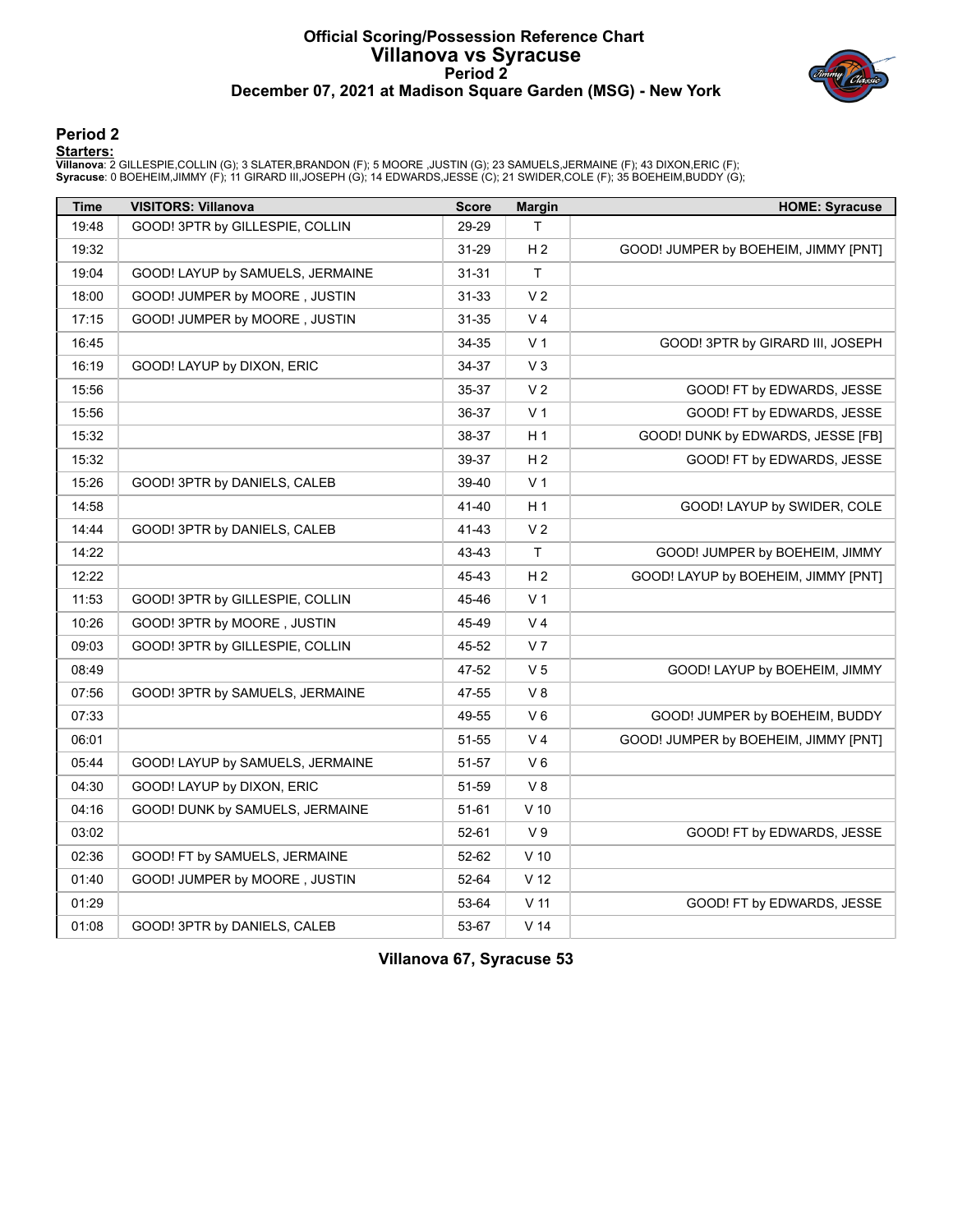# **Official Substitutions Log Villanova vs Syracuse Period 1**



## **December 07, 2021 at Madison Square Garden (MSG) - New York**

| <b>VISITORS: Villanova</b>          | Time  | <b>Score</b> | <b>HOME: Syracuse</b>        |  |
|-------------------------------------|-------|--------------|------------------------------|--|
| 2 GILLESPIE, COLLIN                 |       |              | 0 BOEHEIM, JIMMY             |  |
| 3 SLATER, BRANDON                   |       |              | 11 GIRARD III, JOSEPH        |  |
| 5 MOORE .JUSTIN                     |       |              | 14 EDWARDS, JESSE            |  |
| 23 SAMUELS, JERMAINE                |       |              | 21 SWIDER, COLE              |  |
| 43 DIXON, ERIC                      |       |              | 35 BOEHEIM, BUDDY            |  |
| SUB OUT: 43 DIXON, ERIC             | 14:03 | 14-14        |                              |  |
| SUB IN: 21 COSBY-ROUNDTREE, DHAMIR  | 14:03 |              |                              |  |
| SUB OUT: 21 COSBY-ROUNDTREE, DHAMIR | 12:16 | 16-16        |                              |  |
| SUB OUT: 23 SAMUELS, JERMAINE       | 12:16 |              |                              |  |
| SUB IN: 4 ARCIDIACONO, CHRIS        | 12:16 |              |                              |  |
| SUB IN: 14 DANIELS, CALEB           | 12:16 |              |                              |  |
|                                     | 11:49 | $16-16$      | SUB OUT: GIRARD III, JOSEPH  |  |
|                                     | 11:49 |              | SUB IN: TORRENCE, SYMIR      |  |
| SUB OUT: 3 SLATER, BRANDON          | 11:49 |              |                              |  |
| SUB OUT: 5 MOORE, JUSTIN            | 11:49 |              |                              |  |
| SUB IN: 23 SAMUELS, JERMAINE        | 11:49 |              |                              |  |
| SUB IN: 43 DIXON, ERIC              | 11:49 |              |                              |  |
| SUB OUT: 14 DANIELS, CALEB          | 11:07 | 16-18        |                              |  |
| SUB IN: 3 SLATER, BRANDON           | 11:07 |              |                              |  |
| SUB OUT: 2 GILLESPIE, COLLIN        | 10:21 | 16-18        |                              |  |
| SUB IN: 5 MOORE ,JUSTIN             | 10:21 |              |                              |  |
|                                     | 09:16 | 16-20        | SUB OUT: EDWARDS, JESSE      |  |
|                                     | 09:16 |              | <b>SUB IN: ANSELEM.FRANK</b> |  |
| SUB OUT: 4 ARCIDIACONO, CHRIS       | 09:16 |              |                              |  |
| SUB OUT: 23 SAMUELS, JERMAINE       | 09:16 |              |                              |  |
| SUB OUT: 43 DIXON, ERIC             | 09:16 |              |                              |  |
| SUB IN: 2 GILLESPIE, COLLIN         | 09:16 |              |                              |  |
| SUB IN: 14 DANIELS, CALEB           | 09:16 |              |                              |  |
| SUB IN: 21 COSBY-ROUNDTREE, DHAMIR  | 09:16 |              |                              |  |
|                                     | 08:58 | 16-20        | SUB OUT: BOEHEIM, JIMMY      |  |
|                                     | 08:58 |              | SUB IN: WILLIAMS, BENNY      |  |
|                                     | 08:39 | 16-20        | SUB OUT: BOEHEIM, BUDDY      |  |
|                                     | 08:39 |              | SUB IN: GIRARD III, JOSEPH   |  |
| SUB OUT: 3 SLATER, BRANDON          | 08:39 |              |                              |  |
| SUB IN: 23 SAMUELS, JERMAINE        | 08:39 |              |                              |  |
|                                     | 07:56 | 16-20        | SUB OUT: TORRENCE, SYMIR     |  |
|                                     | 07:56 |              | SUB IN: BOEHEIM, BUDDY       |  |
| SUB OUT: 21 COSBY-ROUNDTREE, DHAMIR | 07:10 | 17-22        |                              |  |
| SUB IN: 3 SLATER, BRANDON           | 07:10 |              |                              |  |
|                                     | 06:53 | 17-22        | SUB OUT: WILLIAMS, BENNY     |  |
|                                     | 06:53 |              | SUB IN: BOEHEIM, JIMMY       |  |
|                                     | 04:39 | 20-22        | SUB OUT: ANSELEM, FRANK      |  |
|                                     | 04:39 |              | SUB IN: EDWARDS.JESSE        |  |
| SUB OUT: 2 GILLESPIE, COLLIN        | 04:39 |              |                              |  |
| SUB IN: 12 VOIGT, KEVIN             | 04:39 |              |                              |  |
|                                     | 03:50 | 20-24        | SUB OUT: GIRARD III, JOSEPH  |  |
|                                     | 03:50 |              | SUB IN: TORRENCE, SYMIR      |  |
| SUB OUT: 12 VOIGT, KEVIN            | 03:50 |              |                              |  |
| SUB IN: 2 GILLESPIE, COLLIN         | 03:50 |              |                              |  |
| SUB OUT: 14 DANIELS, CALEB          | 03:15 | $22 - 24$    |                              |  |
| SUB IN: 21 COSBY-ROUNDTREE, DHAMIR  | 03:15 |              |                              |  |
|                                     | 02:13 | 23-24        | SUB OUT: TORRENCE, SYMIR     |  |
|                                     | 02:13 |              | SUB IN: GIRARD III, JOSEPH   |  |
| SUB OUT: 21 COSBY-ROUNDTREE, DHAMIR | 01:18 | 24-27        |                              |  |
| SUB IN: 14 DANIELS, CALEB           | 01:18 |              |                              |  |

#### **Villanova 26, Syracuse 29**